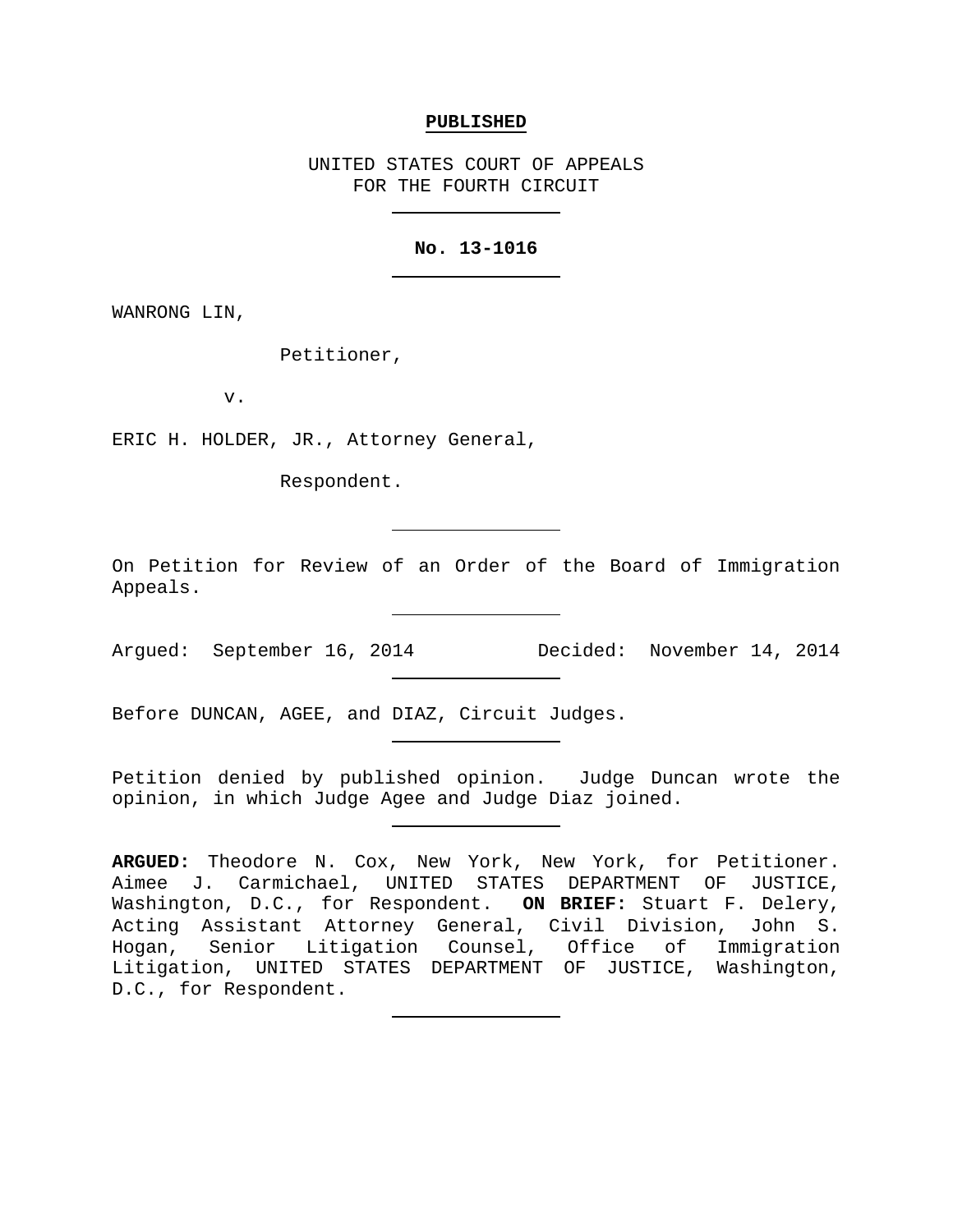DUNCAN, Circuit Judge:

 $\overline{a}$ 

Petitioner Wanrong Lin seeks judicial review of an order of the Board of Immigration Appeals ("BIA" or "Board") denying his second motion to reopen removal proceedings. Lin contends that the BIA abused its discretion in evaluating the evidence he submitted in support of his motion to reopen, and in finding the May 2007 Department of State Profile of Asylum Claims and Country Conditions on China ("2007 Profile")<sup>[1](#page-1-0)</sup> reliable. For the reasons that follow, we deny Lin's petition for review.

I.

### A.

Many of the facts leading to Lin's current petition for review are set forth in this court's opinion in Lin v. Holder, 452 F. App'x 369 (4th Cir. 2011). We summarize the relevant portions here.

Lin, a native and citizen of the People's Republic of China, entered the United States without inspection and subsequently married a U.S. citizen. Lin and his wife have three children, all U.S. citizens. In January 2007, the

<span id="page-1-0"></span> $1$  The 2007 Profile reports that, in the decade preceding its publication, there were no cases of forced abortion or sterilization in Lin's home province of Fujian, China. See J.A. 23.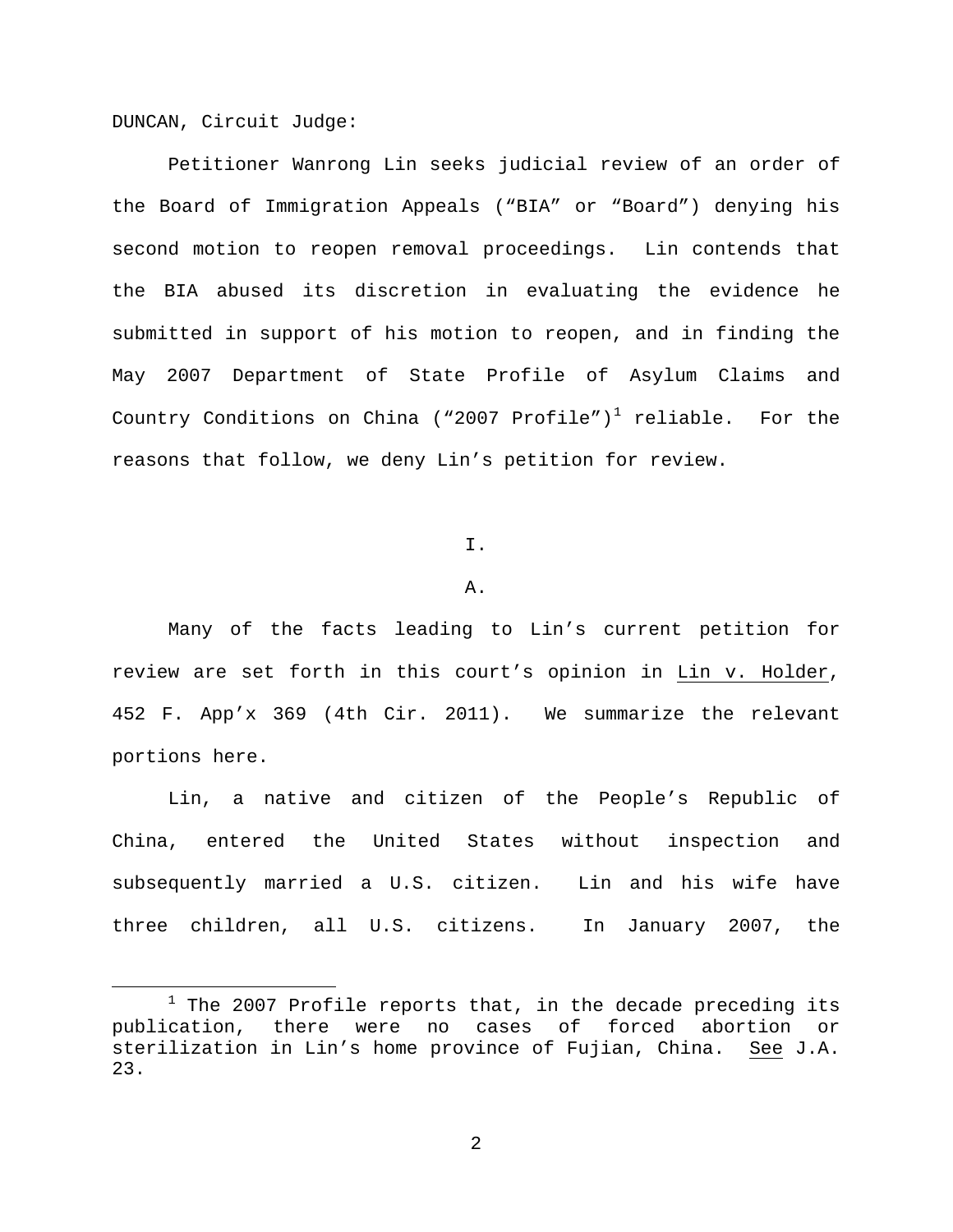Department of Homeland Security served Lin with a Notice to Appear, charging him with being removable under 8 U.S.C. § 1182(a)(6)(A)(i). During Lin's removal proceedings before an Immigration Judge ("IJ"), Lin filed applications for asylum, withholding of removal, and relief pursuant to the United Nations Convention Against Torture.

The IJ held a hearing on the merits of Lin's asylum claim in March 2008. Lin testified that, given the birth of his two children<sup>[2](#page-2-0)</sup> in the U.S. in violation of China's one-child family planning policy, he feared persecution, specifically forced sterilization, upon his return to China. Lin submitted several identification documents for himself and his family, but failed to submit evidence regarding country conditions and family planning policies in China. Moreover, though Lin claimed to have evidence substantiating his father's past persecution for family planning violations due to Lin's birth, Lin did not submit such evidence to the IJ, and Lin's father, who lives in the U.S., failed to testify on his behalf.

The IJ denied Lin's applications and ordered his removal to China. The IJ found that Lin had not submitted sufficient documentation to support his claims of possible future

 $\overline{a}$ 

<span id="page-2-0"></span> $2$  Lin's third child was born after he submitted his asylum application.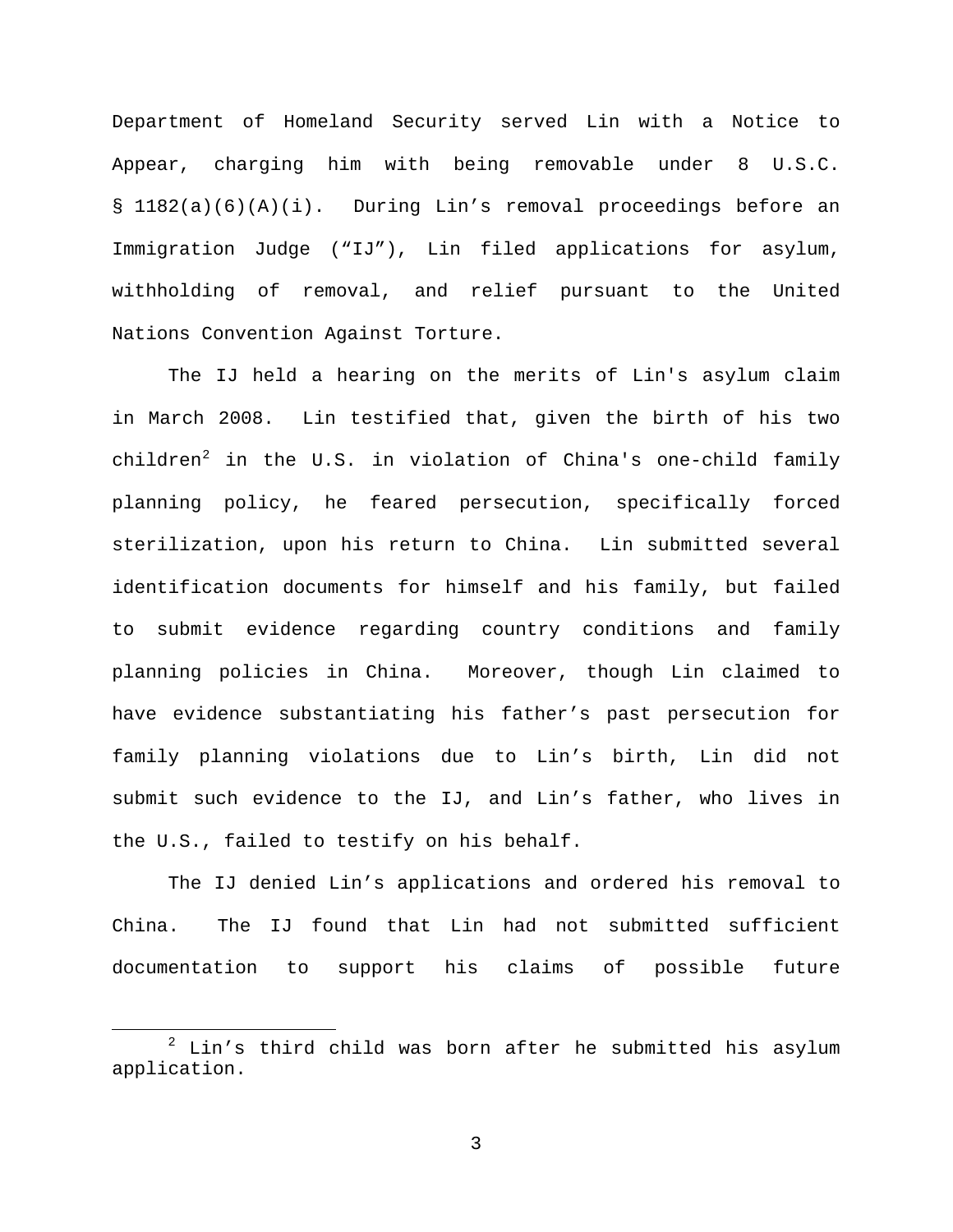persecution and torture stemming from the birth of his children. With respect to Lin's past persecution claim, the IJ did not find credible Lin's testimony regarding his father's arrest in connection with Lin's birth, or Lin's related detention by authorities as a child. The IJ determined that this testimony was inconsistent with Lin's asylum application and uncorroborated by any objective evidence.

Lin appealed this decision to the BIA, which affirmed all of the credibility and evidentiary findings of the IJ, as well as the order of removal. Lin did not file a petition for review of the BIA's decision with this court.

In February 2010, Lin filed a motion to reopen his asylum claim with the BIA, arguing that material and previously unavailable documents demonstrated changed country conditions in China and established that Lin would face fines and forced sterilization if repatriated. Lin asserted that coercive practices were widely used in his home province of Fujian to implement China's family planning policies, and that he would be subject to these practices on return. Lin also questioned the 2007 Profile's reliability and criticized the BIA's reliance on this report in previous decisions.

The BIA denied Lin's motion to reopen for several reasons. First, the Board noted that Lin's motion was not accompanied by an affidavit, and therefore Lin's counsel's statements that Lin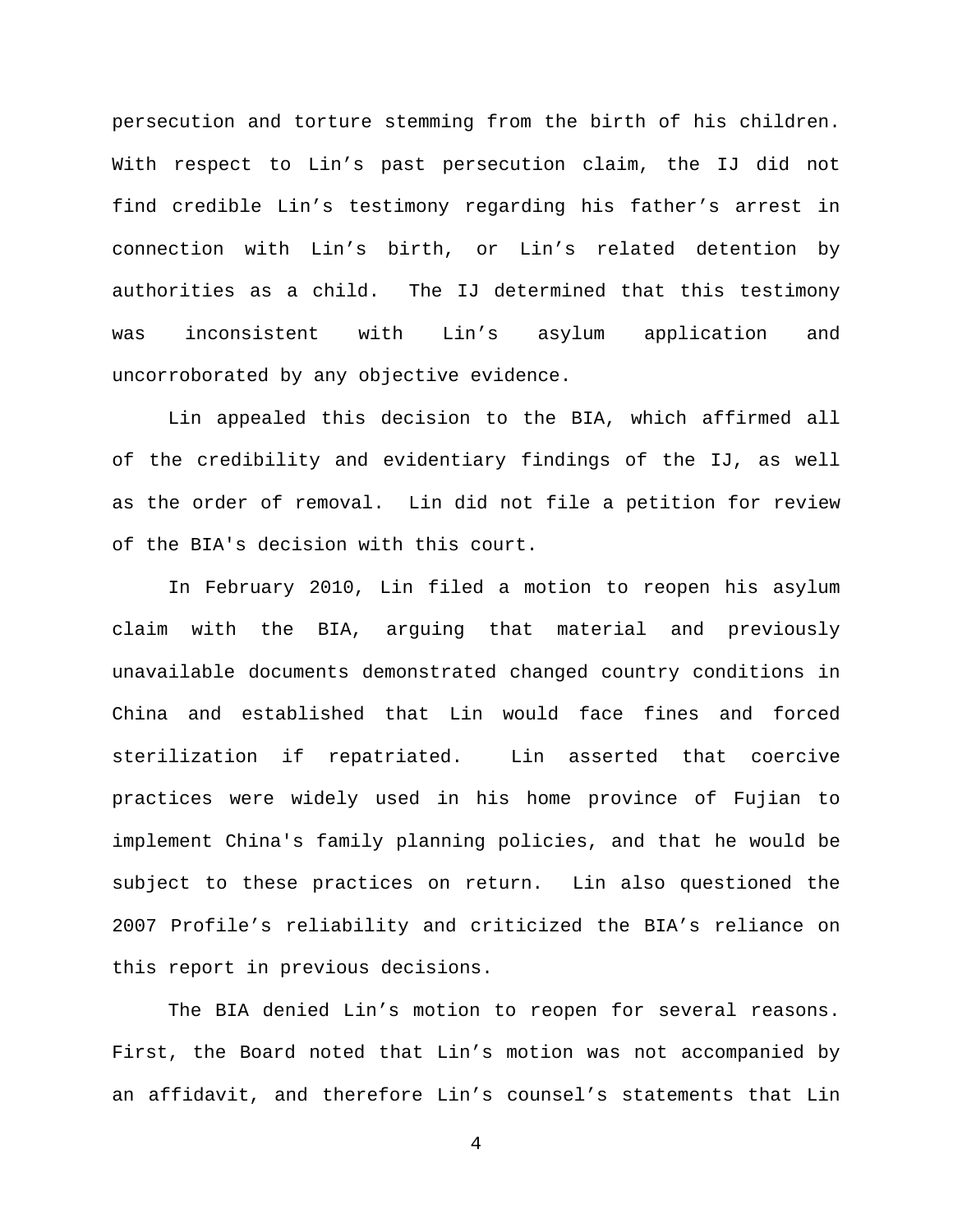would be forcibly sterilized were not evidence. Second, the Board determined that several of Lin's documents had been previously submitted to the BIA with his first asylum claim, had not been properly authenticated, were incomplete, or had previously been considered by the BIA in other, precedential decisions. Third, the BIA rejected Lin's argument that it should grant his motion to reopen because the Board had granted a motion to reopen based on similar documents in an unrelated case. Finally, the BIA rejected Lin's argument that the 2007 Profile was unreliable, finding that Lin failed to provide evidence that proved his claim or demonstrated that his expert, Dr. Flora Sapio, was qualified to make such a determination.

Lin timely filed a petition for review of the BIA's decision. In an unpublished decision released on October 28, 2011, this court denied Lin's petition for review. We found that the BIA did not abuse its discretion in rejecting certain documents as unauthenticated, relying on the 2007 Profile, or rejecting Lin's claim of economic persecution where Lin had provided no financial information. See Lin, 452 F. App'x at 372-73.

## B.

On June 11, 2012, Lin filed a second motion to reopen with the BIA. In this motion, Lin argued that "new and previously unavailable evidence . . . establishe[d] changed country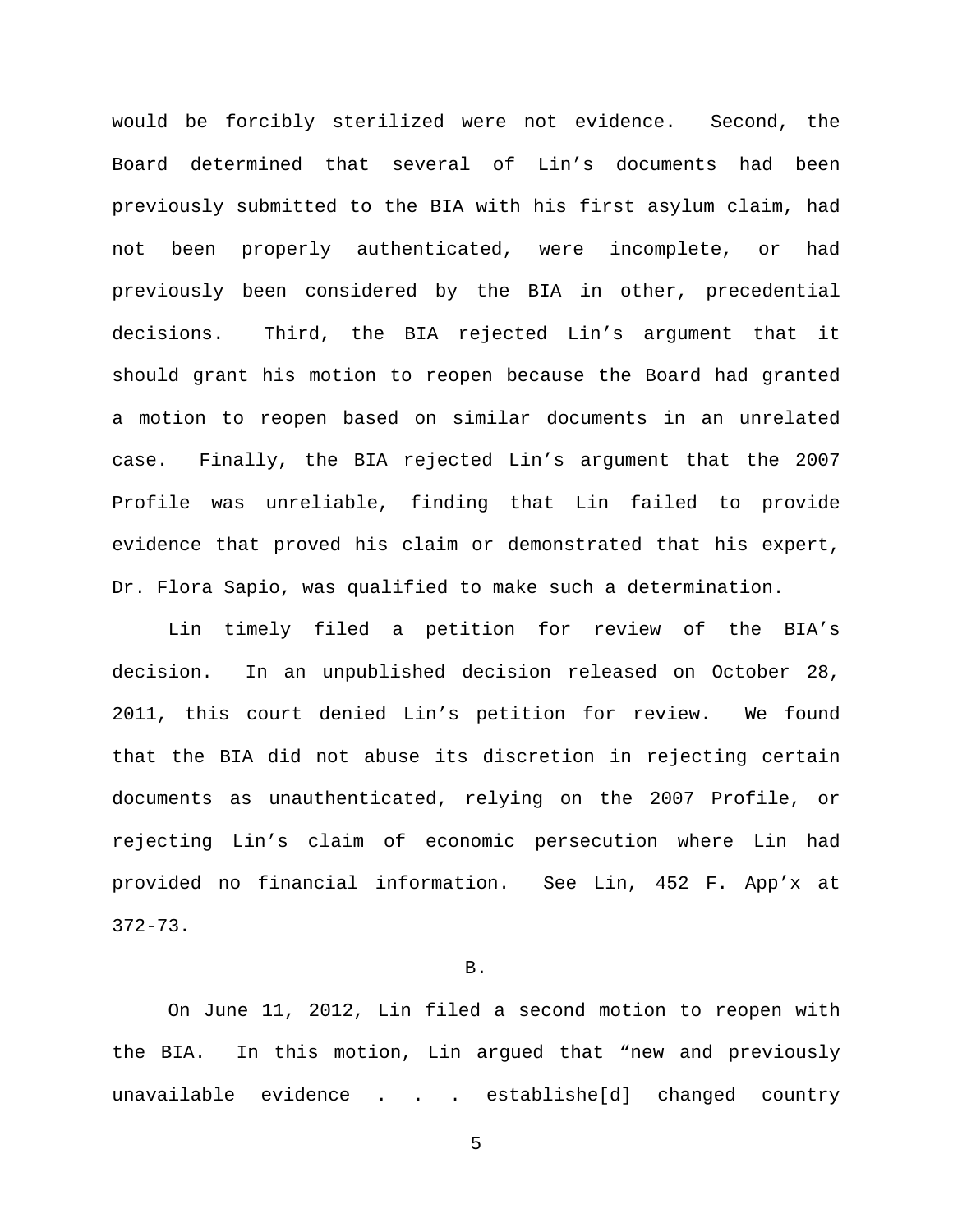conditions in China with respect to the government's enforcement of the population control policy since [his] hearing before the [IJ]." J.A. 18. Lin specifically alleged that the new evidence "demonstrate[d] that the 2007 Profile does not reflect current conditions [in China] and is an unreliable source," J.A. 18, that officials in Lin's home province of Fujian use coercive measures to enforce "population targets and quotas," J.A. 19, and that "an official policy change" in Fujian Province now mandates sterilization for parents of U.S.-born children, who have not acquired legal status abroad, "without exception," J.A. 19.

On December 11, 2012, the BIA denied Lin's second motion to reopen, concluding that Lin's "evidence [was] not sufficient to establish a change in circumstances or country conditions 'arising in the country of nationality' so as to create an exception to the time and number limitations for filing another . . . motion to reopen." J.A. 7 (quoting 8 U.S.C. §  $1229a(c)(7)(c)(ii)$ . The Board pointed out that much of the evidence Lin attached to his second motion to reopen had been previously submitted, J.A. 4-5, and that Lin's documents from China "ha[d] not been sufficiently authenticated in any manner." J.A. 5.

The BIA discussed Lin's evidence category-by-category. In doing so, it determined that Lin's submissions were insufficient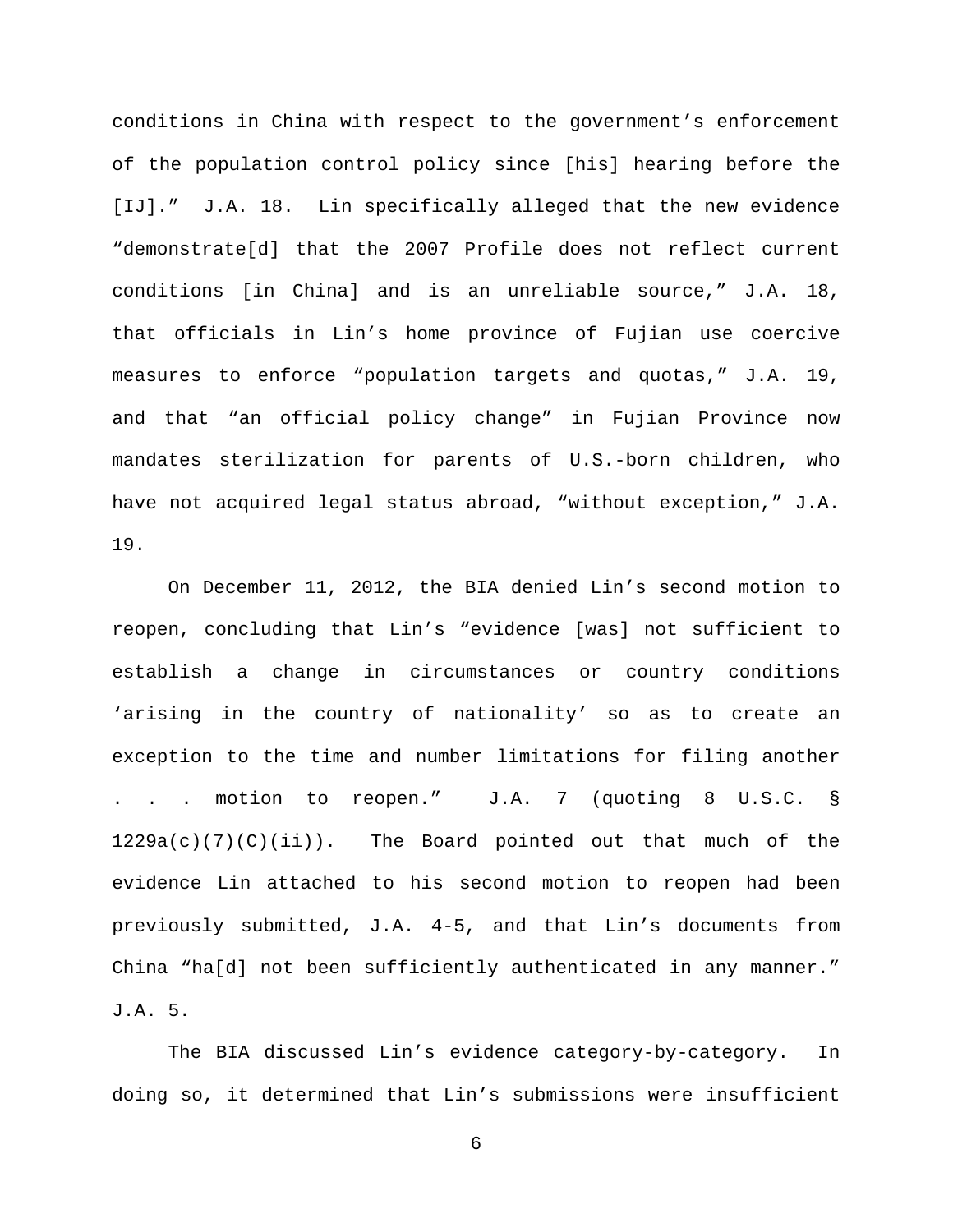to show that he would be subject to sterilization in China. First, the Board noted that Lin's evidence indicated that administrative penalties, rather than coercive measures, are used to enforce China's family planning policies. Second, the Board found that Lin's evidence suggesting that his children would be considered Chinese nationals did not establish that Lin would be sterilized. Third, the Board noted that Lin had not demonstrated that the policies or practices highlighted in his submitted documents were applicable to him. For example, the evidence either pertained to locales outside his home of Fuzhou City, $3$  or did not involve sterilizations following the birth of U.S.-born children. Fourth, the Board concluded that Lin had not shown that the 2007 Profile was unreliable.

Alternatively, because he had not offered information relevant to his current financial situation, the Board determined that Lin had not shown that he would be subjected to economic harm amounting to persecution if repatriated to China. As such, the Board concluded that Lin "ha[d] not satisfied his burden to demonstrate that his removal proceedings should be reopened." J.A. 7. This petition for review followed.

 $\overline{a}$ 

<span id="page-6-0"></span> $3$  Lin is from Tantou Village, Guantou Town, in Fuzhou City, which is located in Fujian Province, China. See J.A. 5.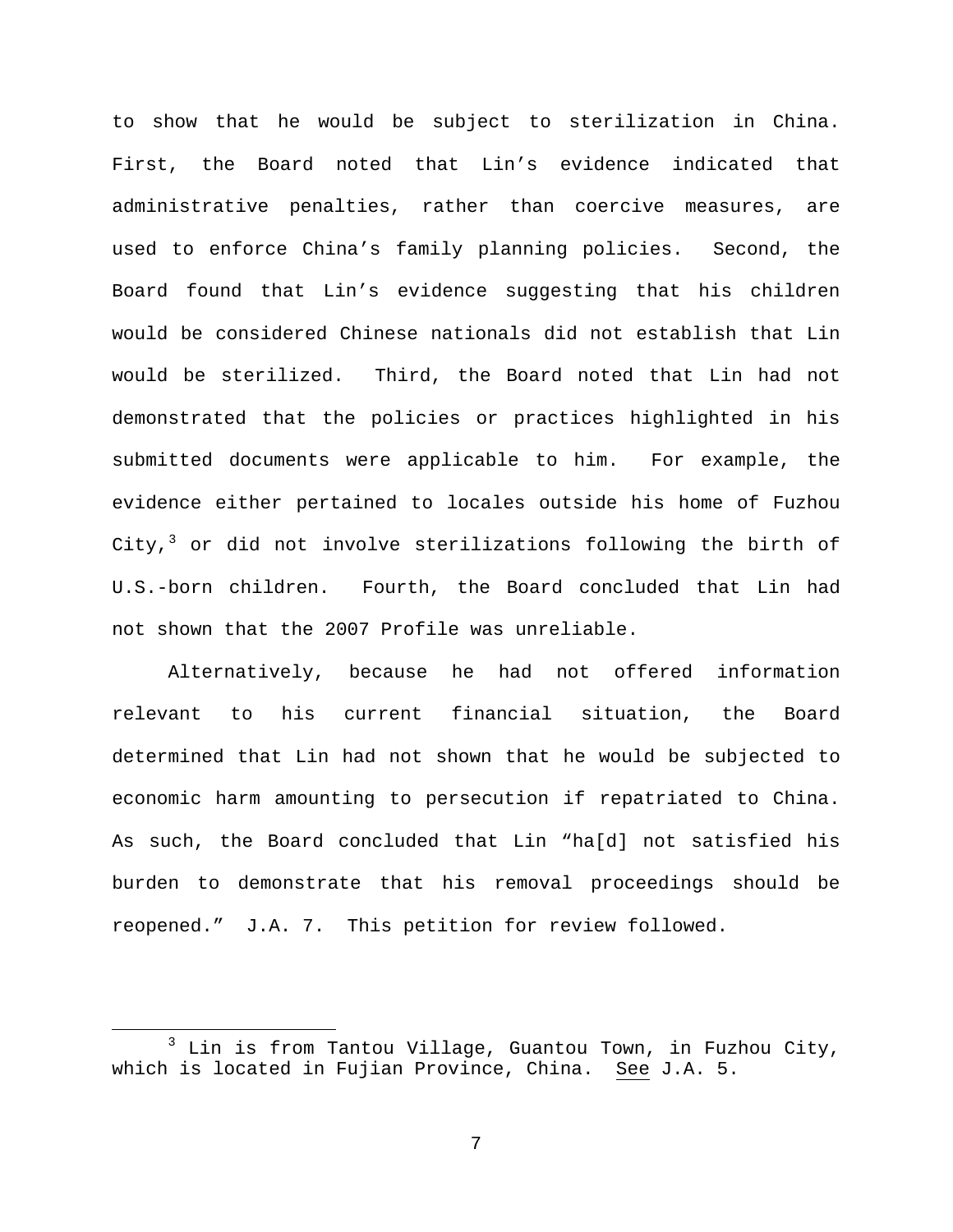Lin presses two arguments on appeal. First, Lin argues that his petition should be granted in light of our decision in Chen v. Holder, 742 F.3d 171 (4th Cir. 2014), in which we held that it was improper for the BIA to rely on the 2007 Profile without accounting for strong contradictory evidence that petitioners would be forcibly sterilized if returned to China, id. at 179–81. Turning to the merits, Lin argues next that the BIA abused its discretion by failing to properly consider what Lin characterizes as new, previously unavailable, and material evidence establishing changed country conditions in China related to the enforcement of the one-child policy. We consider each issue in turn.

We review the BIA's denial of a motion to reopen for abuse of discretion. INS v. Doherty, 502 U.S. 314, 323-24 (1992); Mosere v. Mukasey, 552 F.3d 397, 400 (4th Cir. 2009); see also 8 C.F.R. § 1003.2(a). The BIA's decision "is reviewed with extreme deference, given that motions to reopen are disfavored because every delay works to the advantage of the deportable alien who wishes merely to remain in the United States." Sadhvani v. Holder, 596 F.3d 180, 182 (4th Cir. 2009) (quoting Massis v. Mukasey, 549 F.3d 631, 636 (4th Cir. 2008)) (internal quotation mark omitted). Therefore, we "reverse the BIA's decision only if it is 'arbitrary, irrational, or contrary to

8

II.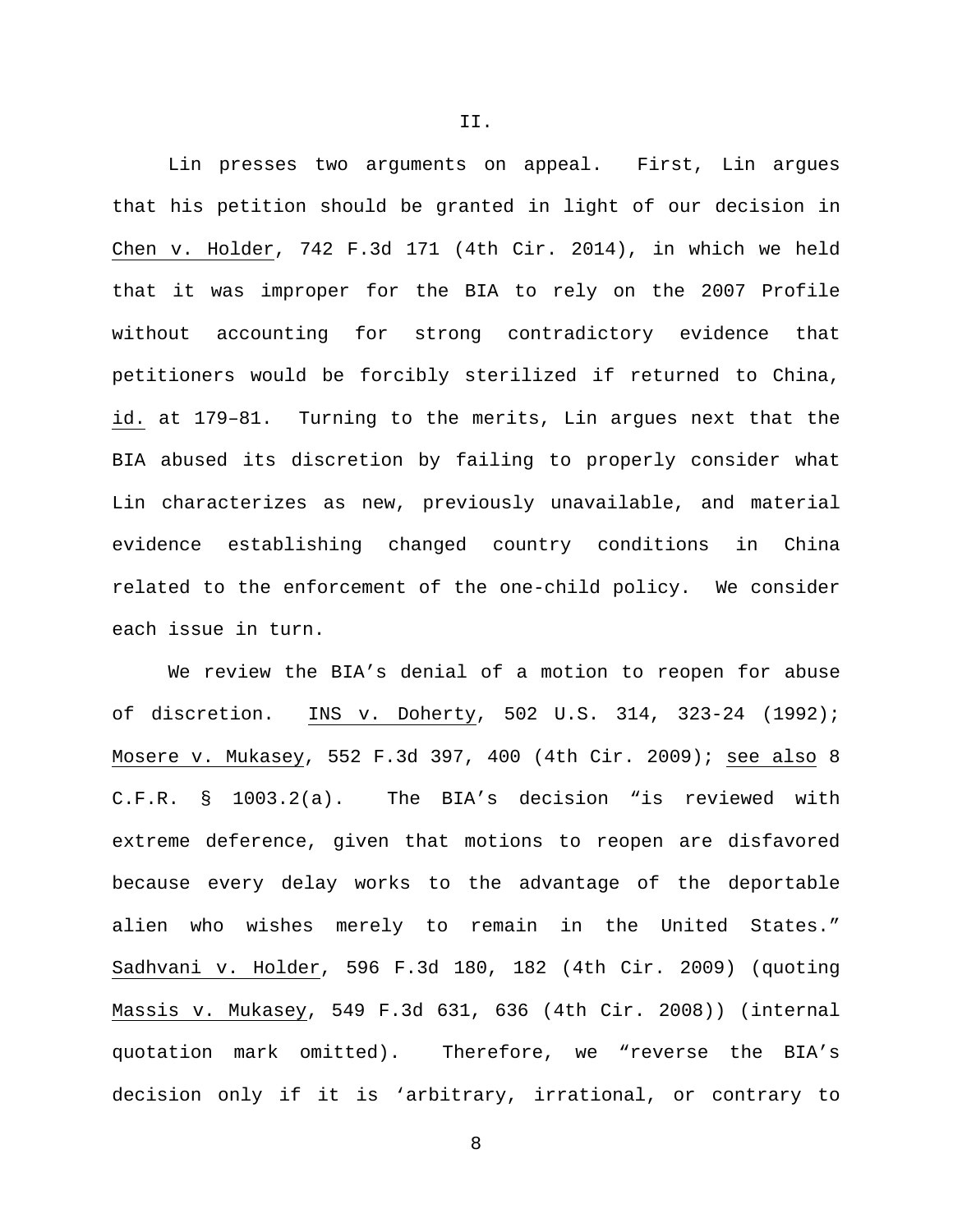law.'" Mosere, 552 F.3d at 400 (quoting Sevoian v. Ashcroft, 290 F.3d 166, 174 (3d Cir. 2002)).

An alien may file only one motion to reopen within ninety days of the final administrative decision sought to be reopened. 8 C.F.R. § 1003.2(c)(2). A motion to reopen "shall state the new facts that will be proven at a hearing to be held if the motion is granted and shall be supported by affidavits or other evidentiary material." Id. § 1003.2(c)(1). The time and numerical limits on motions to reopen, however, do not apply to a motion to reopen proceedings "based on changed circumstances arising in the country of nationality or in the country to which deportation has been ordered, if such evidence is material and was not available and could not have been discovered or presented at the previous hearing."  $\underline{Id.}$  § 1003.2(c)(3)(ii) (emphasis added).

In the context of motions to reopen based upon changed country conditions in China associated with family planning policies, the BIA will reopen the case only if:

on a case-by-case analysis, the genuine, authentic, and objectively reasonable evidence proves that (1) a relevant change in country conditions occurred, (2) the applicant has violated family planning policy as<br>established in that alien's local province, that alien's local province, municipality, or other relevant area, and (3) the violation would be punished in a way that would give rise to a well-founded fear of persecution.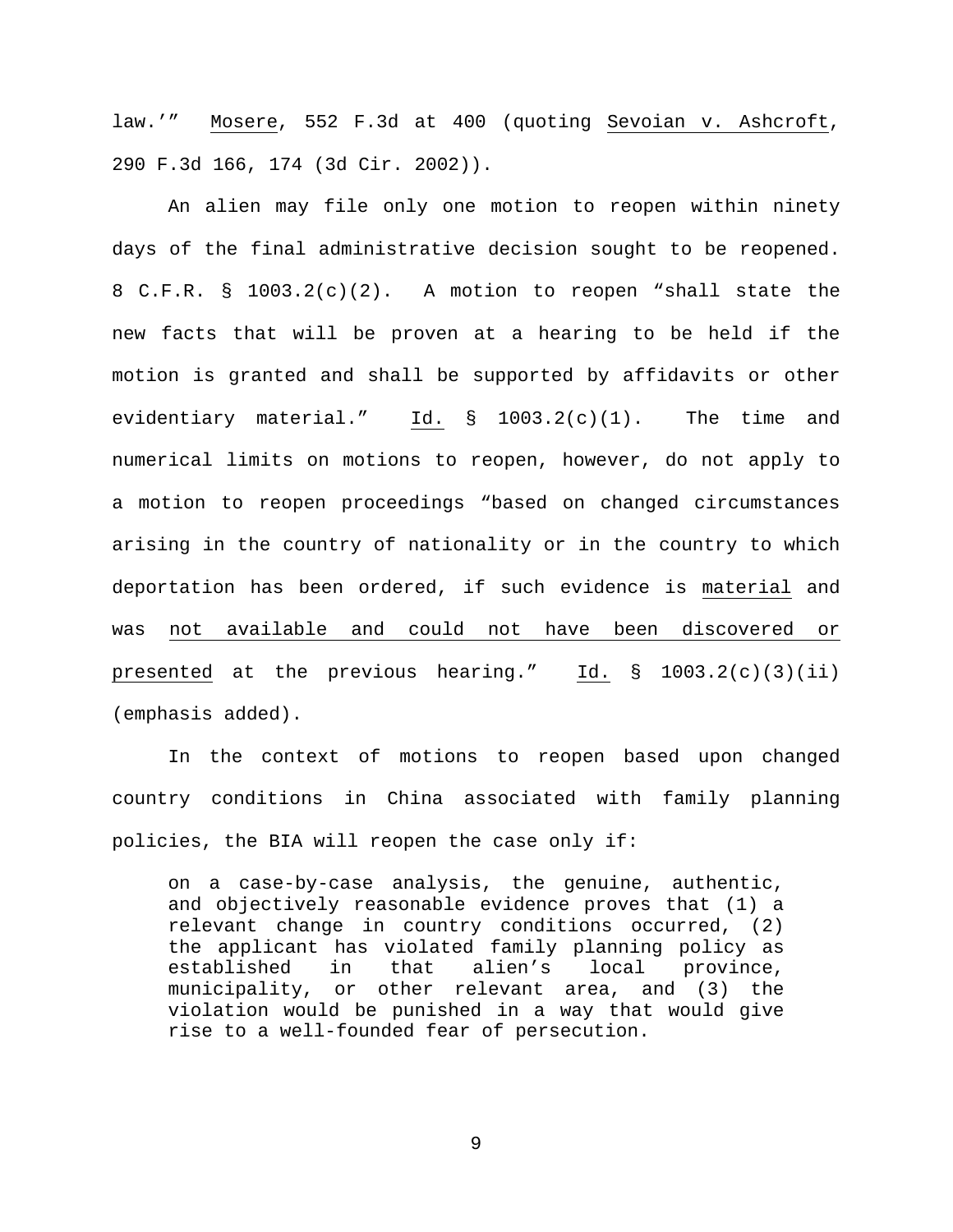In re S-Y-G-, 24 I. & N. Dec. 247, 251 (BIA 2007). The petitioner carries a "heavy burden"; he or she must show that "the new evidence offered would likely change the result in the case." In re Coelho, 20 I. & N. Dec. 464, 473 (BIA 1992).

## III.

Lin first argues that our decision in Chen mandates reopening of his removal proceedings. We begin with a brief summary of our decision in Chen as a useful predicate for the discussion that follows.

### A.

In Chen, a husband and wife sought asylum claiming that they would face involuntary sterilization in China due to the birth of their two children in the United States. 742 F.3d at 175. The IJ found the petitioners credible, but concluded that the couple failed to prove genuine fear of future persecution that was objectively reasonable for two reasons. First, China's one-child policy does not apply to foreign-born children, and second, it imposes only economic penalties for such violations. Id. In making this determination, the IJ relied heavily on the 2007 Profile, "indicat[ing] without explanation that the [2007 Profile] was simply 'more persuasive'" than other evidence of record. Id. at 176. The IJ also ignored other submissions wholesale, including the 2009 Annual Report from the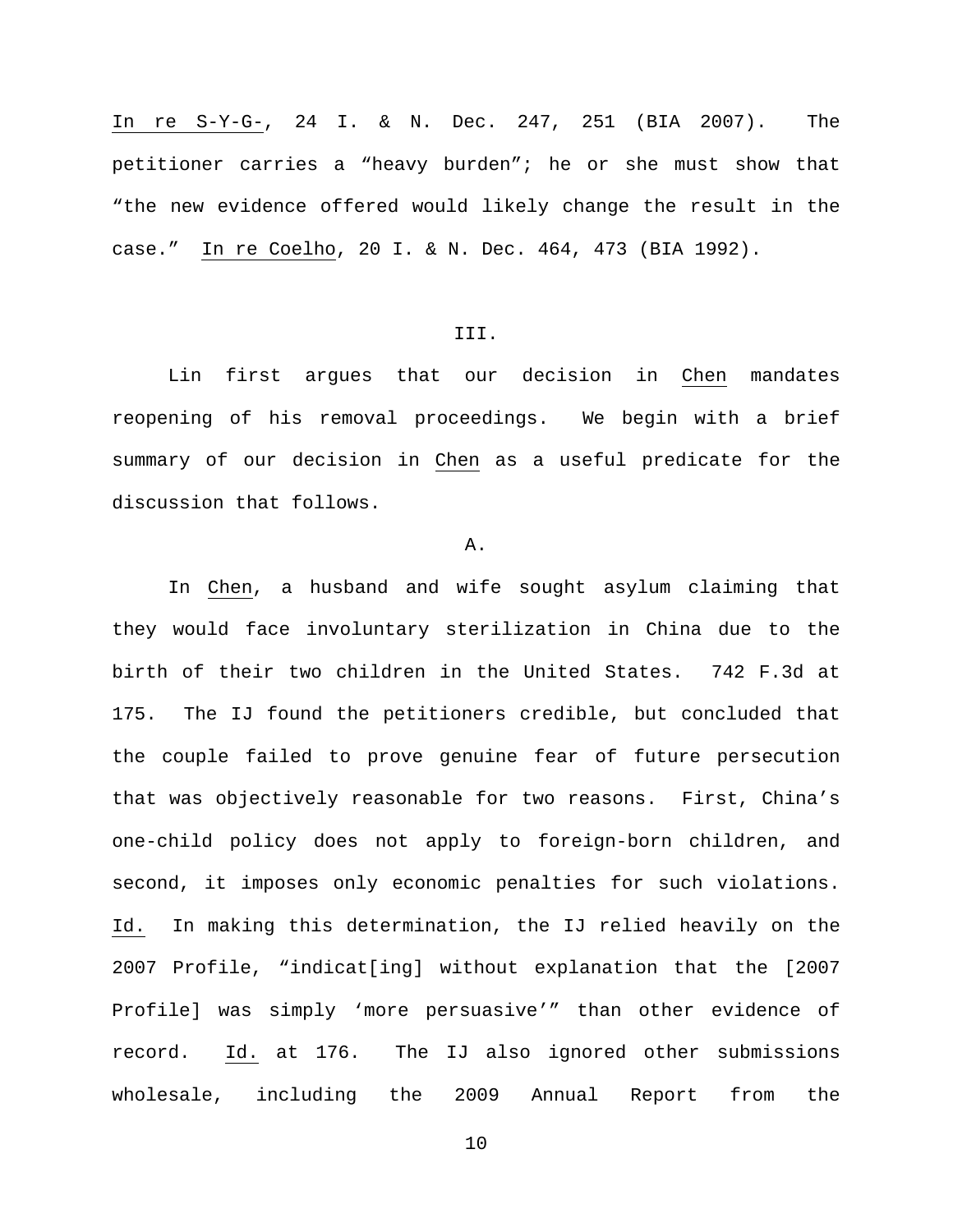Congressional-Executive Commission on China ("2009 CECC Report") and a webpage maintained by the Fuzhou City Family Planning Committee.<sup>[4](#page-10-0)</sup> Id. The BIA adopted and affirmed the IJ's decision, "[r]elying exclusively on the [2007 Profile]" to conclude that coercive measures rising to the level of persecution would not be used against the petitioners to enforce China's one-child policy. Id. at 177 (emphasis added).

This court granted Chen's petition for review and remanded the case to the BIA to address compelling evidence that the IJ and BIA ignored. The court acknowledged that State Department Reports are "highly probative evidence in a well-founded fear case." Id. at 179 (quoting Gonahasa v. INS, 181 F.3d 538, 542 (4th Cir. 1999)) (internal quotation mark omitted). It cautioned, however, that "the BIA should avoid treating these Country Reports 'as Holy Writ' immune to contradiction," id. (quoting Galina v. INS, 213 F.3d 955, 959 (7th Cir. 2000)), and instead must "ensure that unrebutted, legally significant evidence is not arbitrarily ignored by the factfinder," id.

 $\overline{a}$ 

<span id="page-10-0"></span><sup>&</sup>lt;sup>4</sup> This webpage is maintained by the family planning committee in Lin's home city. However, as we discuss below, However, as we discuss below, Lin's case is distinguishable from Chen's on several grounds, and in fact, Lin submitted this document as well as the CECC Report when he filed his first motion to reopen, see J.A. 1,294, 1,683, and we held that the BIA did not abuse its discretion in determining that those submissions were not sufficient to establish changed country conditions.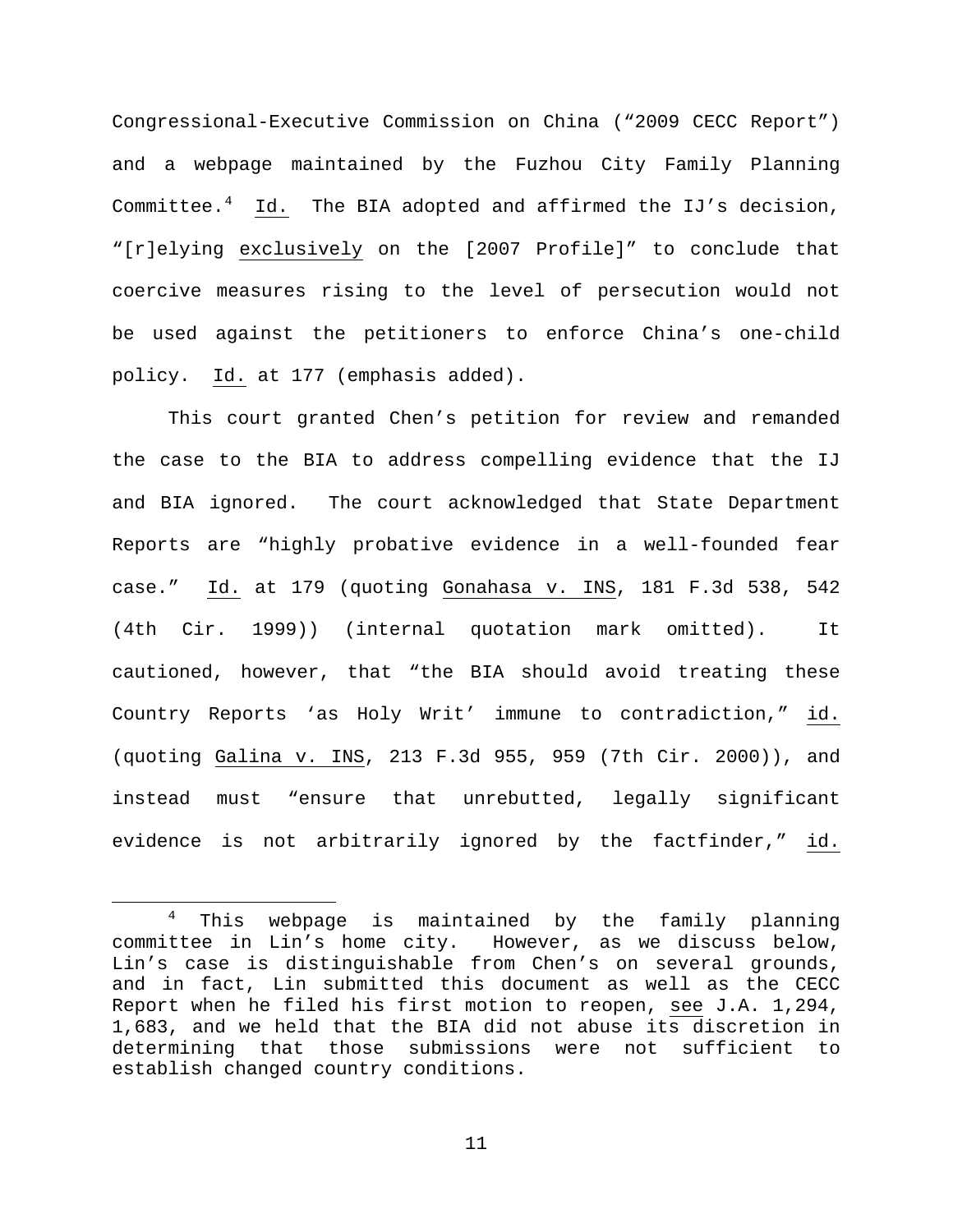(quoting Baharon v. Holder, 588 F.3d 228, 233 (4th Cir, 2009)) (internal quotation marks omitted). This court also determined that the 2009 CECC Report and the Family Planning Committee website were legally significant contradictory evidence the BIA had failed to account for. See id. at 181.

We begin our analysis with Chen--ultimately concluding that it is materially distinguishable from the petition here. We then consider independently Lin's petition on its merits.

B.

Lin's case differs from Chen in two critical respects, which we address in turn. The first is the extent to which the BIA considered and addressed a range of evidence, including the 2007 Profile. The second is that Lin's claims arise in a markedly different procedural posture.<sup>[5](#page-11-0)</sup>

i.

In Chen, we appropriately took the BIA to task for its treatment of the 2007 Profile "'as Holy Writ' immune to contradiction." Id. at 179 (quoting Galina, 213 F.3d at 959). In consequence, the BIA "failed to consider compelling contradictory evidence suggesting that forced sterilizations are still a reality for Chinese nationals such as [the

 $\overline{a}$ 

<span id="page-11-0"></span><sup>&</sup>lt;sup>5</sup> We note as well that petitioners in Chen were found credible--whereas Lin was not--but that need not factor into our analysis.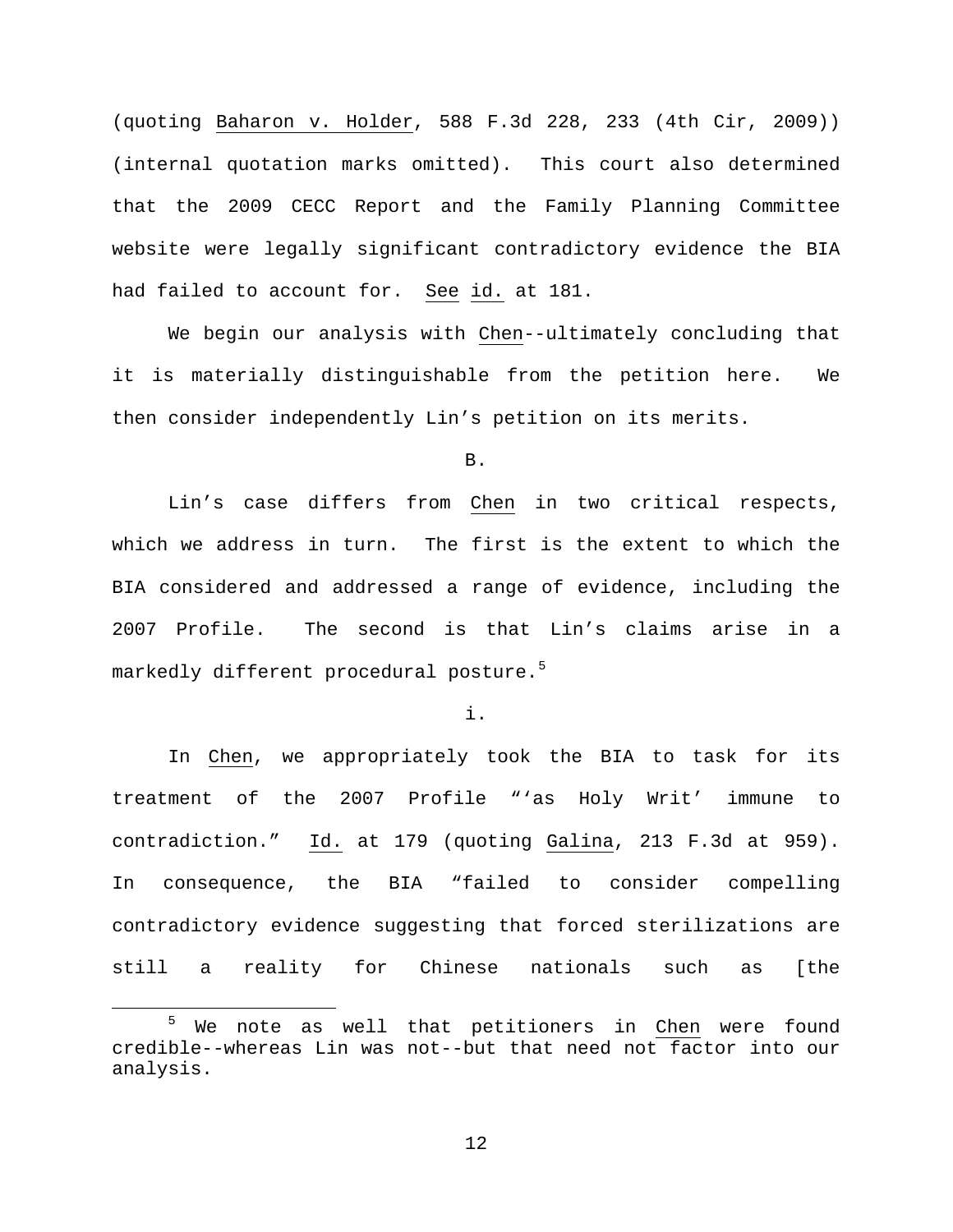petitioners]." Id. The Chen court acknowledged that "[a]bsent powerful contradictory evidence, the existence of a State Department report supporting the BIA's judgment will generally suffice to uphold the Board's decision." Id. (alteration in original) (quoting Gonahasa, 181 F.3d at 542) (internal quotation marks omitted). Nevertheless, it was clear that the Board in Chen "selectively consider[ed] evidence," id. (quoting Tang v. Att'y Gen., 578 F.3d 1270, 1280 (11th Cir. 2009) (internal quotation mark omitted)), and "cherry-picked statements from the [2007 Profile]," id., while simultaneously failing to explain or account for documents such as the 2009 CECC Report and the Family Planning Committee website in any "meaningful way," id. at 181.

The facts are markedly different here; the Board's decision does not treat the 2007 Profile as immune to contradiction or fail to account for contradictory evidence in the record. As an initial matter, the BIA here did not ignore the 2009 CECC Report or the Family Planning Committee website in favor of the 2007 Profile, as did the Board in Chen. Moreover, Lin submitted those documents to the BIA when he filed his first motion to reopen in 2010, see J.A. 1,294, 1,683, and we have already held that the BIA did not abuse its discretion in determining that those submissions, alongside Lin's other evidence, were not sufficient to establish changed country conditions. See Lin,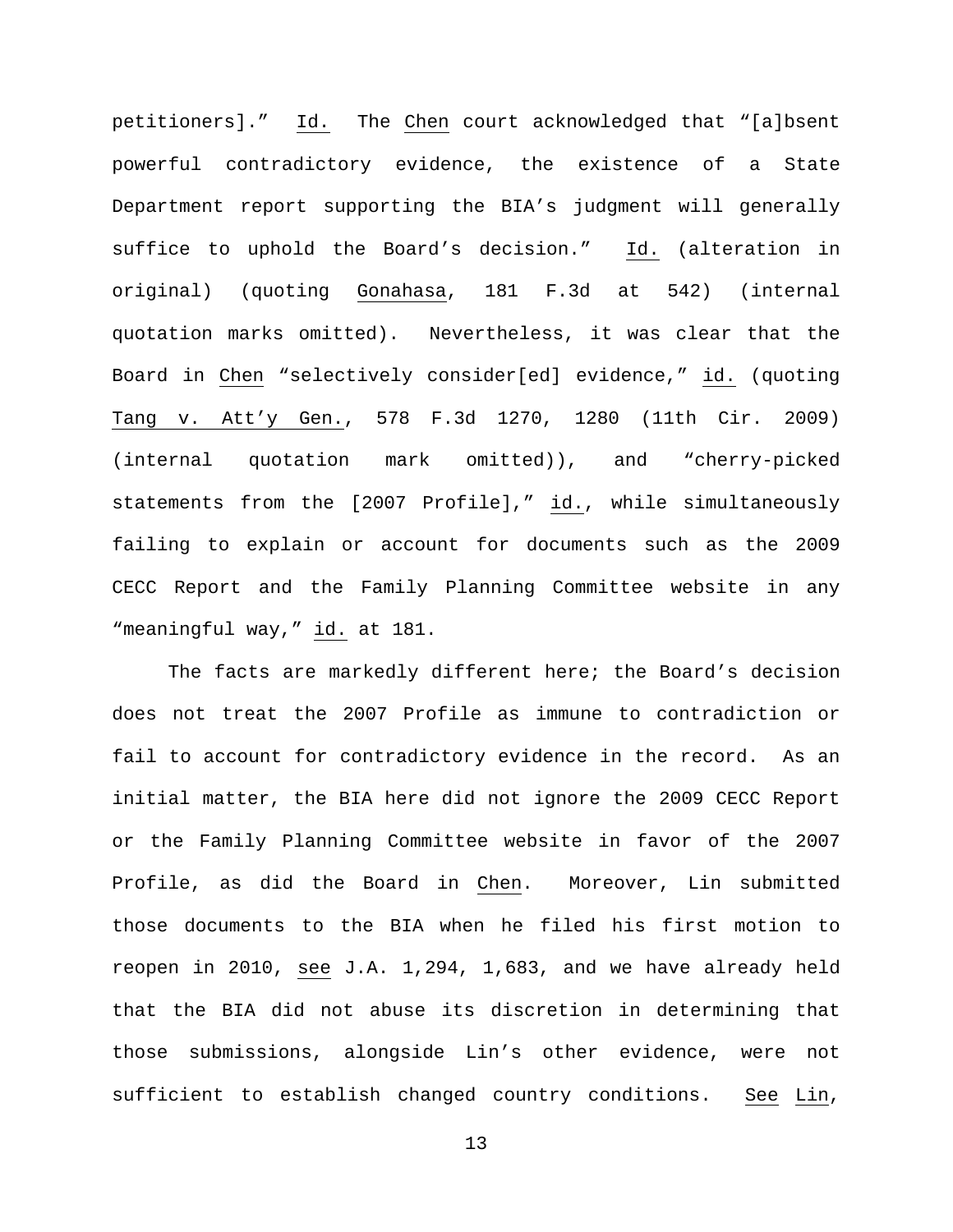452 F. App'x at 372-73. We will not revisit that decision here. See Sejman v. Warner–Lambert Co., 845 F.2d 66, 69 (4th Cir. 1988) ("[W]hen a decision of an appellate court establishes the 'law of the case,' it must be followed in all subsequent proceedings in the same case." One exception to this rule applies where "controlling authority has since made a contrary decision of law applicable to the issue." (quoting EEOC v. Int'l Longshoremen's Ass'n, 623 F.2d 1054, 1058 (5th Cir. 1980)) (internal quotation mark omitted)). Given the distinctions just noted and those we discuss below, Chen does not warrant disturbing the law of the case pertaining to the BIA's evaluation of the 2009 CECC Report and the Family Planning Committee website.

Moreover, unlike the Board in Chen, the BIA's decision here to rely on the 2007 Profile was considered and reasoned. In fact, we recognized in Chen "that the BIA and IJ are not required to discuss every piece of evidence in the record," 742 F.3d at 179, simply noting that a Board's decision must be explained "in terms sufficient to enable a reviewing court to perceive that [the Board has] heard and thought and not merely reacted," id. (quoting Ayala v. Att'y Gen., 605 F.3d 941, 948 (11th Cir. 2010) (internal quotation mark omitted)). There, the Board's "boilerplate language . . . was insufficient to demonstrate that the agency gave [contradictory evidence] more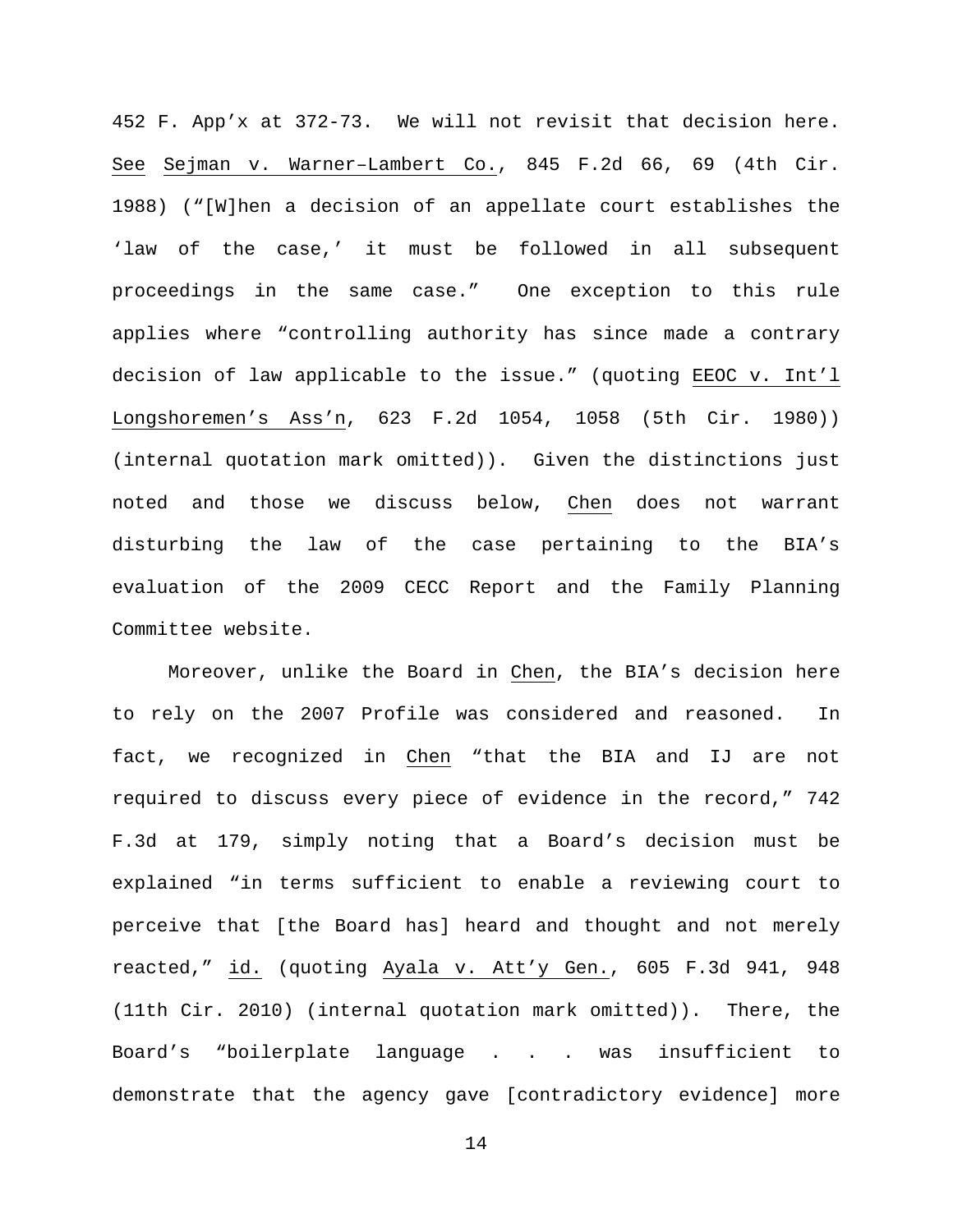than perfunctory consideration." Id. at 181. Here, to the contrary, the BIA catalogued the contents of Lin's evidentiary submissions in detail and discussed its reasons for continuing to find the 2007 Profile valid. See J.A. 4–6. Although the BIA here did not ultimately credit the evidence Lin offered to attack the 2007 Profile, considering and failing to credit certain evidence is far different from "ignoring . . . evidence that . . . calls into question the conclusion the judge is attempting to reach," Chen, 742 F.3d at 179 (quoting Tang, 578 F.3d at 1280) (internal quotation mark omitted), which was the court's concern with the Board's decision in Chen.

## ii.

The procedural posture of Lin's petition also distinguishes it from Chen. In Chen, the petitioners sought asylum on direct review,<sup>[6](#page-14-0)</sup> and this court determined that the BIA's failure to analyze fully the petitioners' evidentiary submissions might have impacted the Board's determination that the petitioners failed to satisfy their burden of proving a well-founded fear of persecution. 742 F.3d at 179-81. In contrast, Lin seeks review

 $\overline{a}$ 

<span id="page-14-0"></span> $6$  Technically, Chen was an appeal from a reopened proceeding because the husband's and wife's separate proceedings were consolidated into one. See 742 F.3d at 174-75. This makes no substantive difference for the purposes of our review because Chen was not an appeal from a denial of a motion to reopen, let alone a second such motion.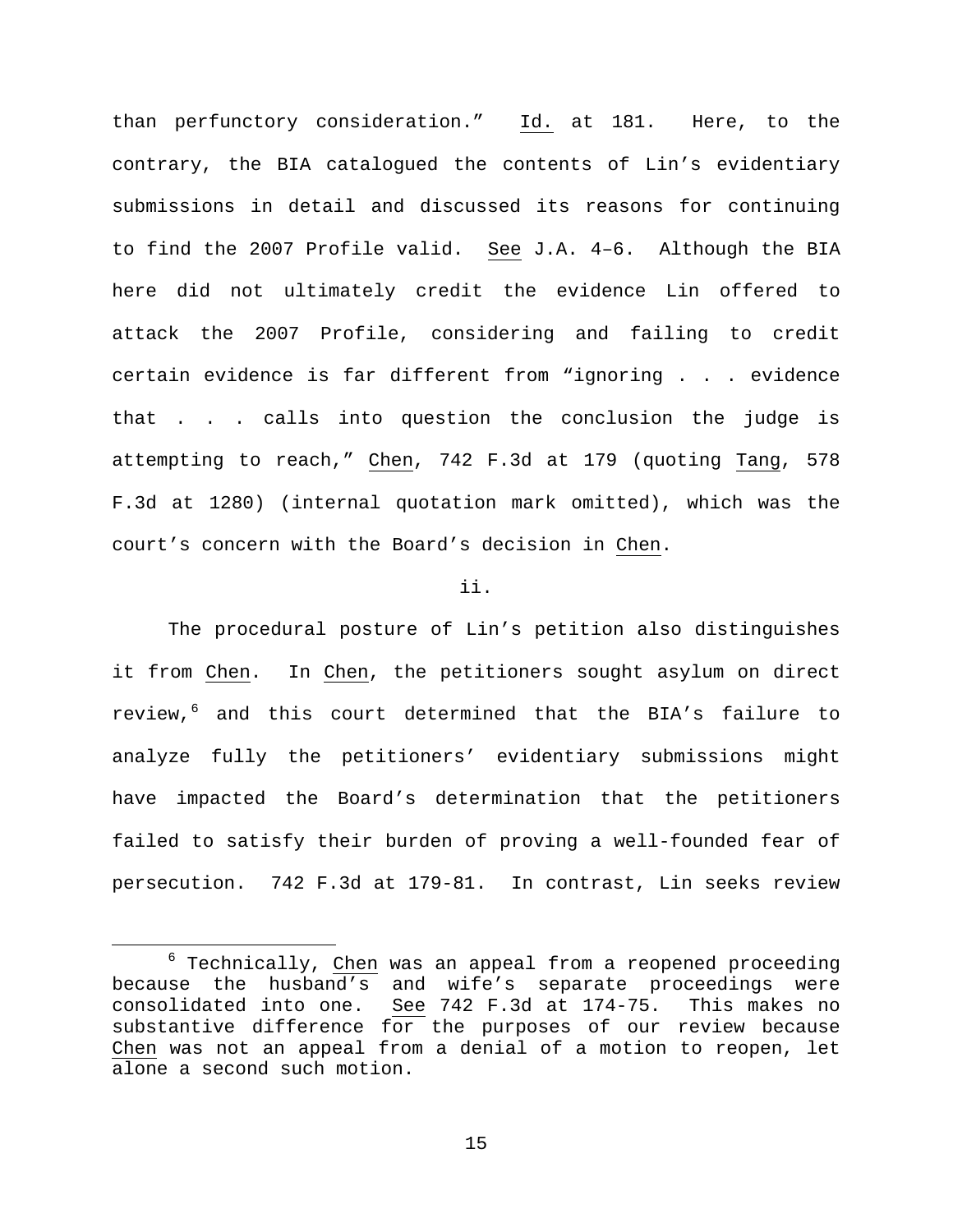of the denial of a second motion to reopen. Lin's burden at this juncture was to show that country conditions in China were materially different from those conditions at the time of his original removal proceedings. See 8 C.F.R. § 1003.2(c)(3)(ii).

As an initial matter, this court has already concluded, based on much of the same evidence now before us--including the very 2009 CECC Report and the Family Planning Committee website at issue in Chen--that Lin failed to demonstrate changed country conditions. See Lin, 452 F. App'x at 373. As such, though some of the documents before us were also presented in Chen, the procedural posture here explains why the BIA did not consider the documents the Board should have considered in Chen: because they were the same documents that we already concluded failed to meet the burden for reopening.

Moreover, it bears repeating that the BIA's decision to deny a motion to reopen is reviewed for abuse of discretion. See Sadhvani, 596 F.3d at 182. Here, the BIA catalogued Lin's submissions, both old and new, evaluated the evidence of record, and explained why the evidence did not meet Lin's heavy burden. Such diligence falls far short of arbitrariness. Cf. Chen, 742 F.3d at 181.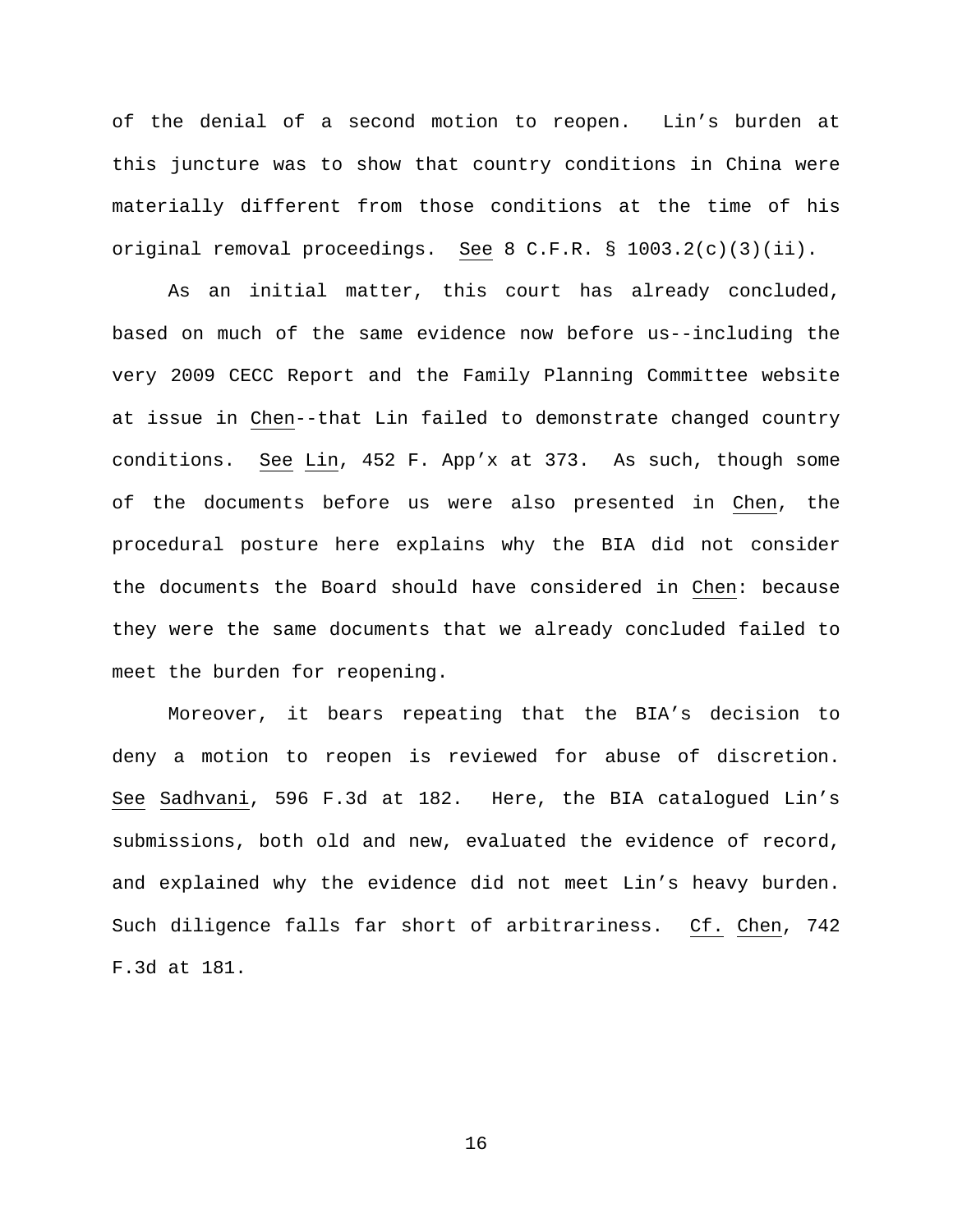Turning to the merits of Lin's case, the BIA did not abuse its discretion in determining that his submissions did not establish changed country conditions in China related to the enforcement of the one-child policy. The BIA is not required to "expressly parse or refute . . . each individual argument or piece of evidence," Wang v. BIA, 437 F.3d 270, 275 (2d Cir. 2006) (quoting Chen v. U.S. Dep't of Justice, 434 F.3d 144, 160 n.13 (2d Cir. 2006)) (internal quotation mark omitted); see also Chen, 742 F.3d at 179, particularly evidence that "the BIA is asked to consider time and again," id. The Board here considered the evidence of record as a whole, discussed specific submissions in its decision, and found that the evidence did not support a finding that China's sterilization policies would be applied to Lin.

The BIA did not abuse its discretion in this regard for four reasons, which we address in turn. First, many of Lin's documents were unauthenticated. Second, much of Lin's evidence was neither new nor previously unavailable. Third, to the extent that Lin's evidence was new, it was not relevant to his circumstances or his home province in China. And finally, Lin's evidence was not sufficient to discredit the findings in the 2007 Profile.

IV.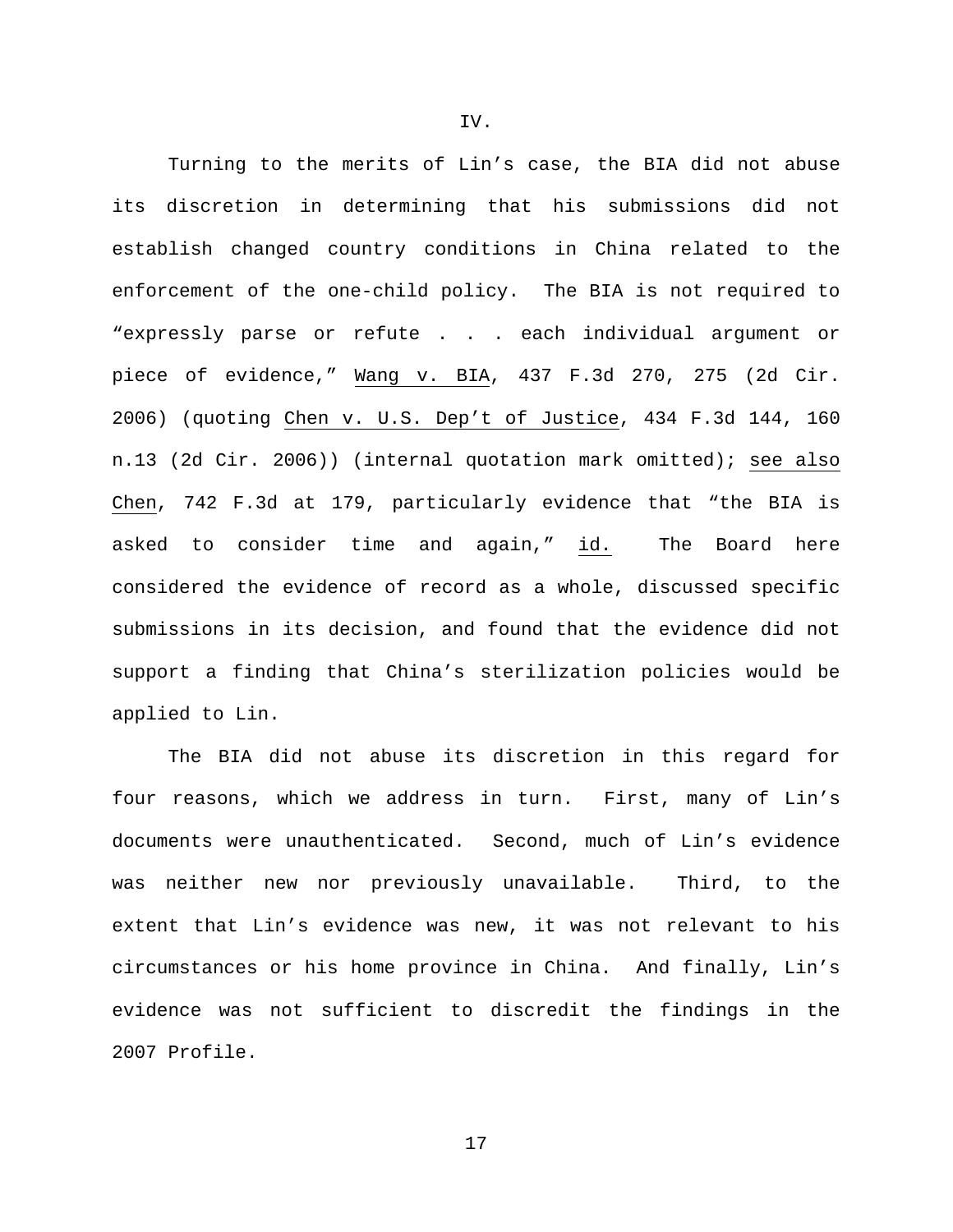The BIA did not abuse its discretion in determining that Lin's evidence was insufficient to show that he would be subject to sterilization in China because much of it was unauthenticated. As the Board put it, "foreign documents that have not been sufficiently authenticated in any manner are not considered genuine, authentic, [or] objectively reasonable evidence." J.A. 5. This was not an abuse of discretion.

To be admissible in an immigration proceeding, a foreigngovernment document must "be evidenced by an official publication thereof, or by a copy attested by an officer so authorized." 8 C.F.R. § 1287.6(b)(1). Lin admits that the evidence from China fails to meet the requirements of this regulation. Rather, he argues that failure to comply with the regulation is not itself a sufficient basis for rejecting evidence as unauthenticated.

While Lin is correct in this regard, the BIA did not, in fact, conclude that Lin's documents were unauthenticated solely because they failed to comply with the regulation. Instead, the BIA stated that, although Lin's attorneys "sought information about some of the documents," the foreign documents had "not been sufficiently authenticated in any manner." J.A. 5 (emphasis added). Lin first suggests that he proffered an alternative means of authentication by submitting new Chinese

A.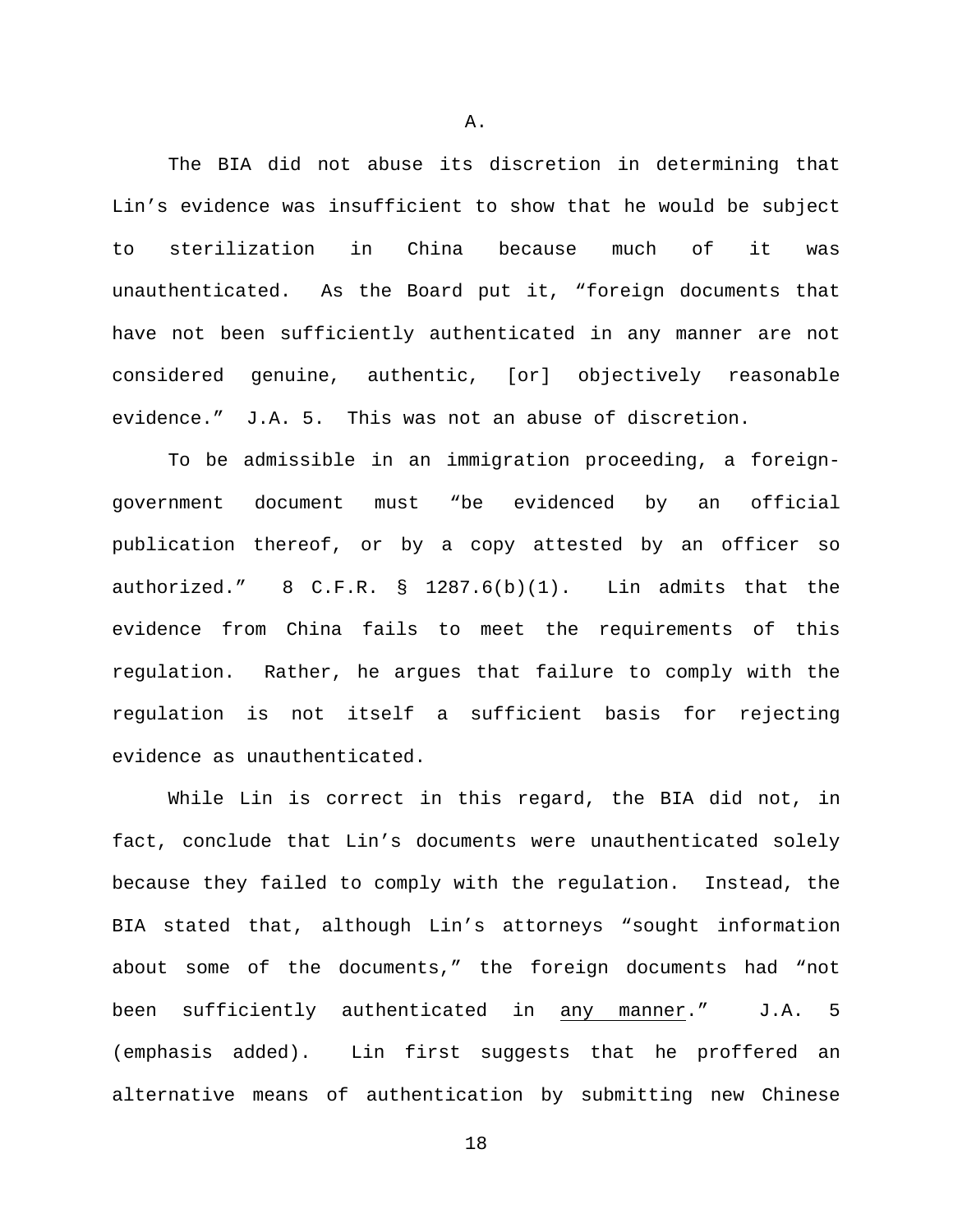documents that "provid[e] context" and confirm the "likely authenticity" of his previously submitted unauthenticated documents. Appellant's Br. at 32-33. In the alternative, Lin argues that the BIA failed to afford him an opportunity to authenticate his foreign documents by alternative means.

Sufficient alternative means of authentication include "provid[ing] information concerning how the document was obtained, identify[ing] the source of the information contained in the document, [and] show[ing] that there are consistencies between the information contained in the otherwise unauthenticated document and authenticated documents." Zhu v. Att'y Gen., 744 F.3d 268, 274 (3d Cir. 2014).

As an initial matter, many of these "authenticating" documents were previously submitted along with Lin's first motion to reopen, compare J.A. 788-89, 797, 805-06, 815-17, 825- 30, with J.A. 1,647-48, 1,652, 1,656-57, 1,662-64, 1,668-73, and we held that the BIA did not abuse its discretion by rejecting them as inauthentic at that time. Lin, 452 F. App'x at 372. With respect to Lin's newly submitted foreign documents, though courts have held that authenticity may be alternatively shown by highlighting consistencies between "otherwise unauthenticated document[s] and authenticated documents," Zhu, 744 F.3d at 274, we reject the argument that unauthenticated documents could authenticate other unauthenticated documents.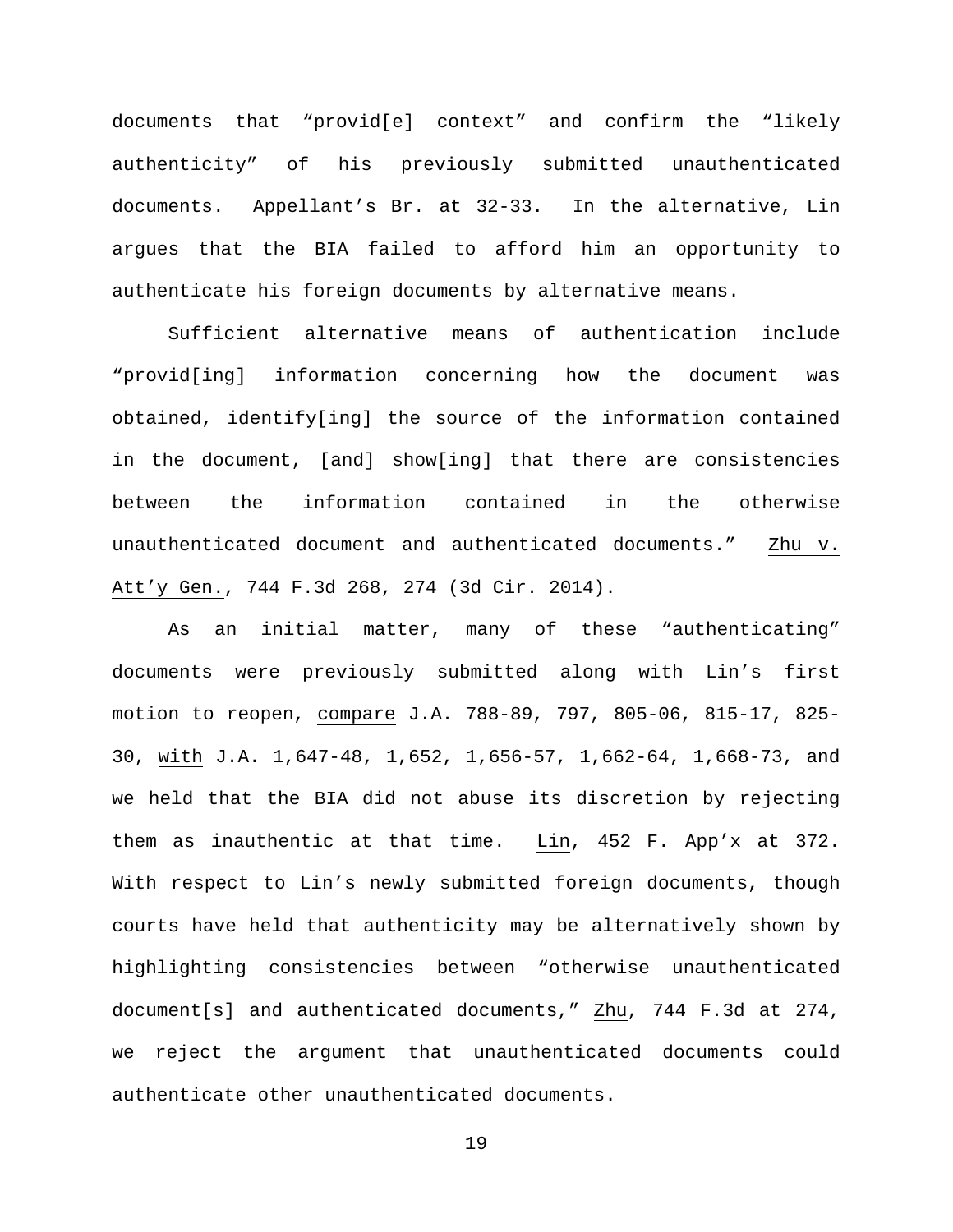Turning to Lin's argument that the BIA failed to afford him an opportunity to authenticate the documents from China by alternative means, the government notes that, following Lin's first unsuccessful motion to reopen, this court "provided Lin with a blueprint for authentication" by suggesting that he should have provided an affidavit explaining how he acquired the Chinese documents. Appellee's Br. at 18; see also Lin, 452 F. App'x at 372. Yet Lin's affidavit here makes no mention of how these documents came into his possession. See J.A. 99. In light of these omissions, and against the backdrop of our deferential standard of review, we conclude that it was not an abuse of discretion for the BIA to determine that it could not rely on Lin's documents from China because they had not been authenticated in any manner.

#### B.

In addition, many of the documents Lin submitted were neither new nor previously unavailable, and as such the BIA did not abuse its discretion in deeming them insufficient to show that Lin would be subject to sterilization in China. Lin bears the burden of establishing that the evidence "was not available and could not have been discovered or presented at the former hearing." 8 C.F.R. § 1003.2(c)(1).

Lin included eighty-two exhibits with his second motion to reopen. See J.A. 115-129; see also J.A. 130-1,290. As the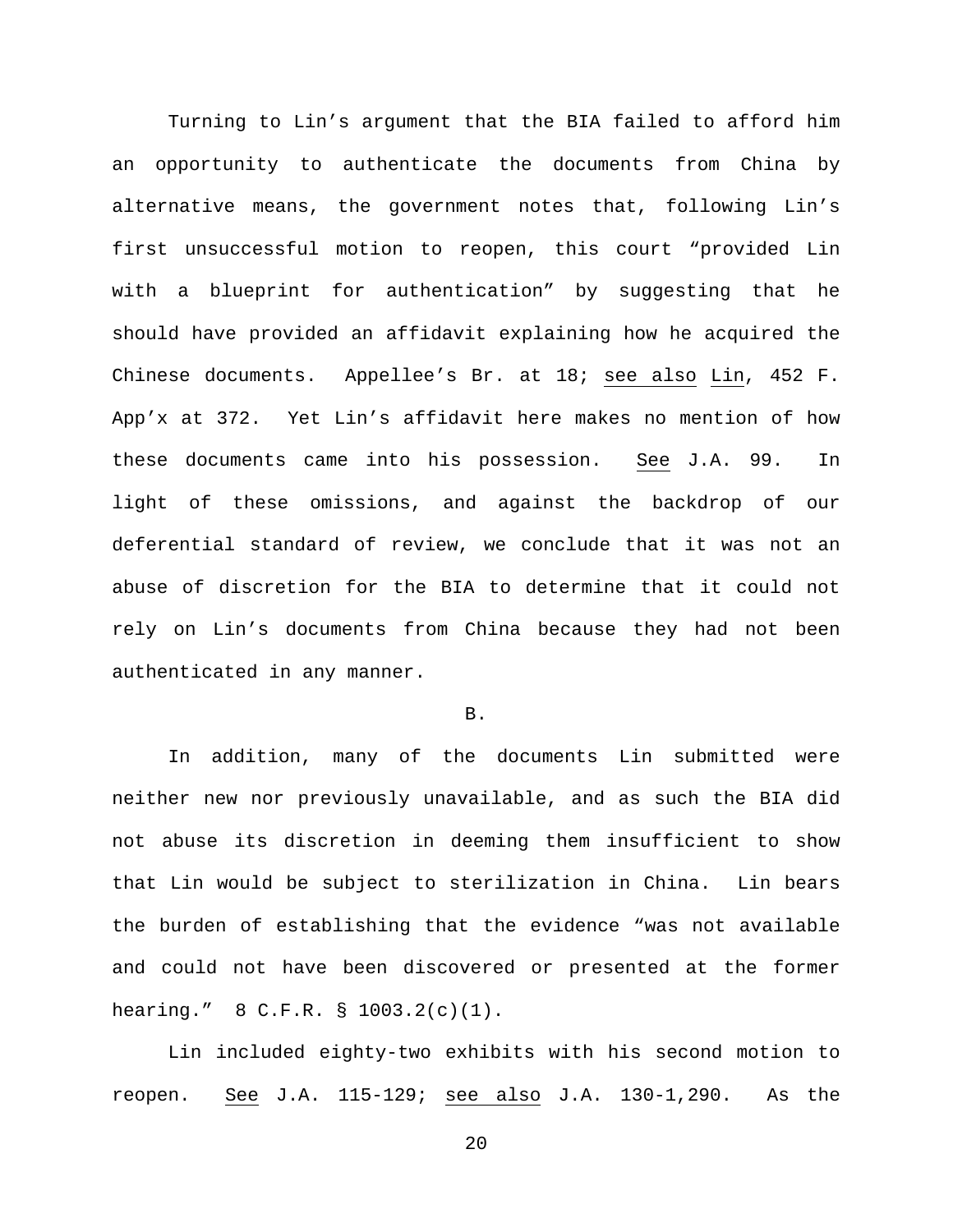Board pointed out, many of them were previously available, as evidenced by the fact that they were included with his first motion to reopen, see J.A. 4-5, the denial of which, as has been noted, this court affirmed in Lin, 452 F. App'x at 373.

The Board grouped the categories of documents Lin included with his second motion to reopen, distinguishing those Lin "previously submitted" from those "additional" materials that were new. $^7$  $^7$   $\,$   $\rm{See}$  J.A. 4-5. In fact,  $\rm{sixty\mbox{-}one}$  of the eighty-two exhibits pre-date the filing of Lin's first motion to reopen,  $8$ and Lin fails to provide any explanation as to why they could not have been discovered or presented earlier. $^9$  $^9$  The Supreme

 $\overline{a}$ 

<span id="page-20-1"></span><sup>8</sup> The exhibits that pre-date the February 2010 filing of Lin's first motion to open are as follows: Exhibits B, E, F, G, H, I, J, L, M, N, O, P, Q, U, V, W, X, Y, Z, AA, EE, FF, GG, HH, II, MM, NN, OO, PP, QQ, RR, SS, TT, VV, WW, XX, YY, AAA, BBB, CCC, DDD, EEE, FFF, GGG, HHH, III, JJJ, KKK, LLL, MMM, NNN, OOO, PPP, QQQ, RRR, SSS, TTT, UUU, VVV, WWW, XXX. In his second motion to reopen, Lin relies heavily on several of these documents to establish changed country conditions, including Exhibits RR-TT (J.A. 695-721) and AAA-HHH (J.A. 787-876). See Appellant's Br. at 32-33. These exhibits range in date from 2005 to 2009, which means that they were available before Lin filed his first motion to reopen in February 2010.

<span id="page-20-2"></span><sup>9</sup> Lin makes repeated, conclusory assertions in his brief that this evidence is new or previously unavailable, but provides no explanation as to why. See, e.g., Appellant's Br. at 12, 19, 21, 25, 28. Lin also erroneously attributes some significance to the fact that certain of his pre-February 2010 documents post-date the 2007 Profile. See J.A. 18.

<span id="page-20-0"></span> $7$  Again, although the Board did not also catalog each of the eighty-two exhibits, it is not required to do so. See Wang, 437 F.3d at 275.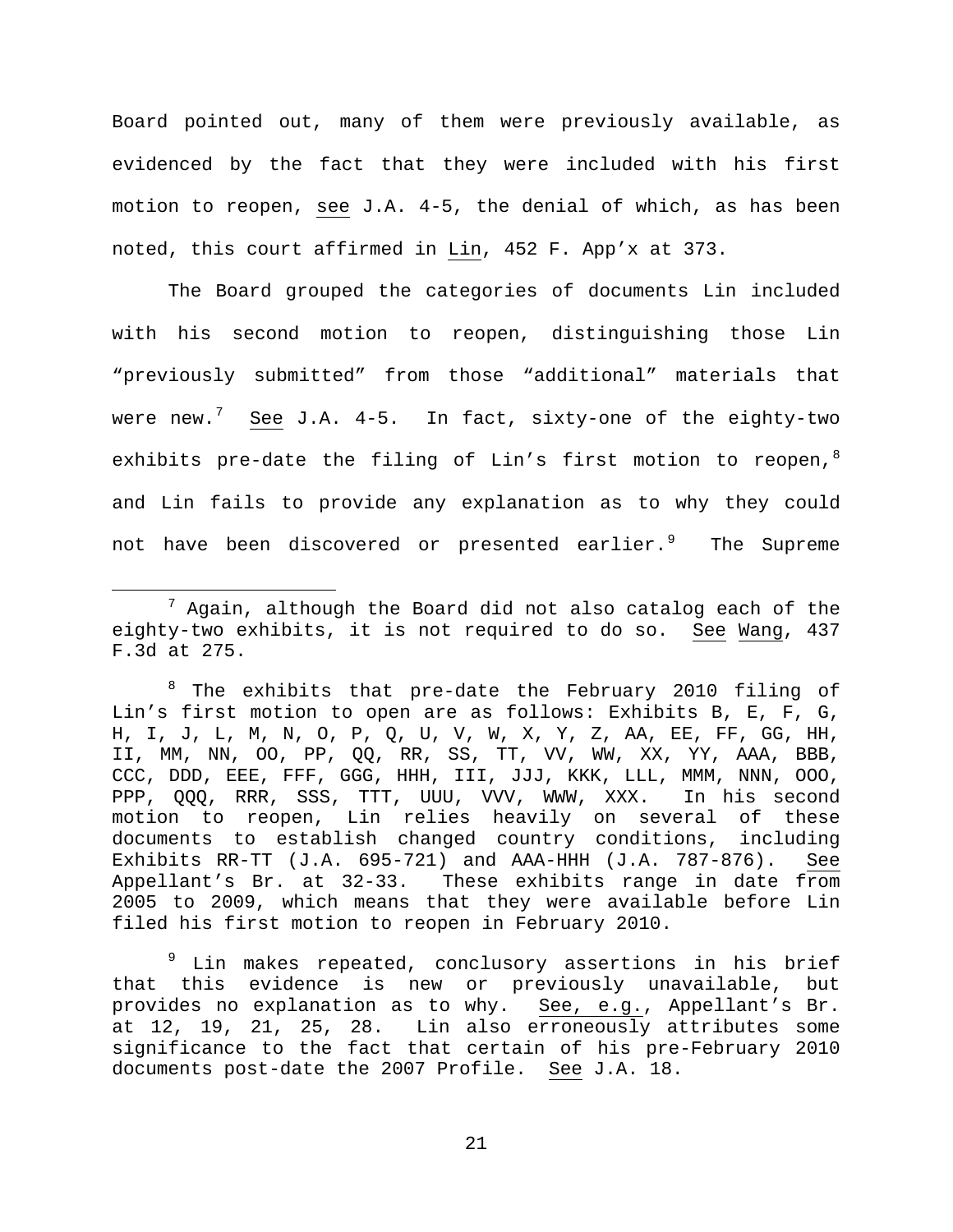Court has noted that "[e]vidence is not previously unavailable merely because the movant chose not to . . . present evidence earlier," Dada v. Mukasey, 554 U.S. 1, 14 (2008) (quoting 1 Gordon § 3.05[8][c], at 3-76.34) (internal quotation mark omitted), and that evidence of changed country conditions is not new as long as it "could have been foreseen or anticipated at the time of the earlier proceeding," INS v. Doherty, 502 U.S. 314, 326 (1992). The Board did not abuse its discretion in declining to consider them at this juncture.

C.

With respect to the new documents, the BIA considered and found them not to be material. For the following reasons, we agree.

Because Lin's new evidence was not relevant to his circumstances, the BIA did not abuse its discretion in deeming the findings contained therein immaterial. The BIA will reopen asylum proceedings only if the evidence proves that "a relevant change in country conditions has occurred." In re S-Y-G-, 24 I. & N. Dec. at 251 (emphasis added). As to the twenty-one documents Lin submitted that either post-date his first motion to reopen, or are undated, none sheds light on Lin's specific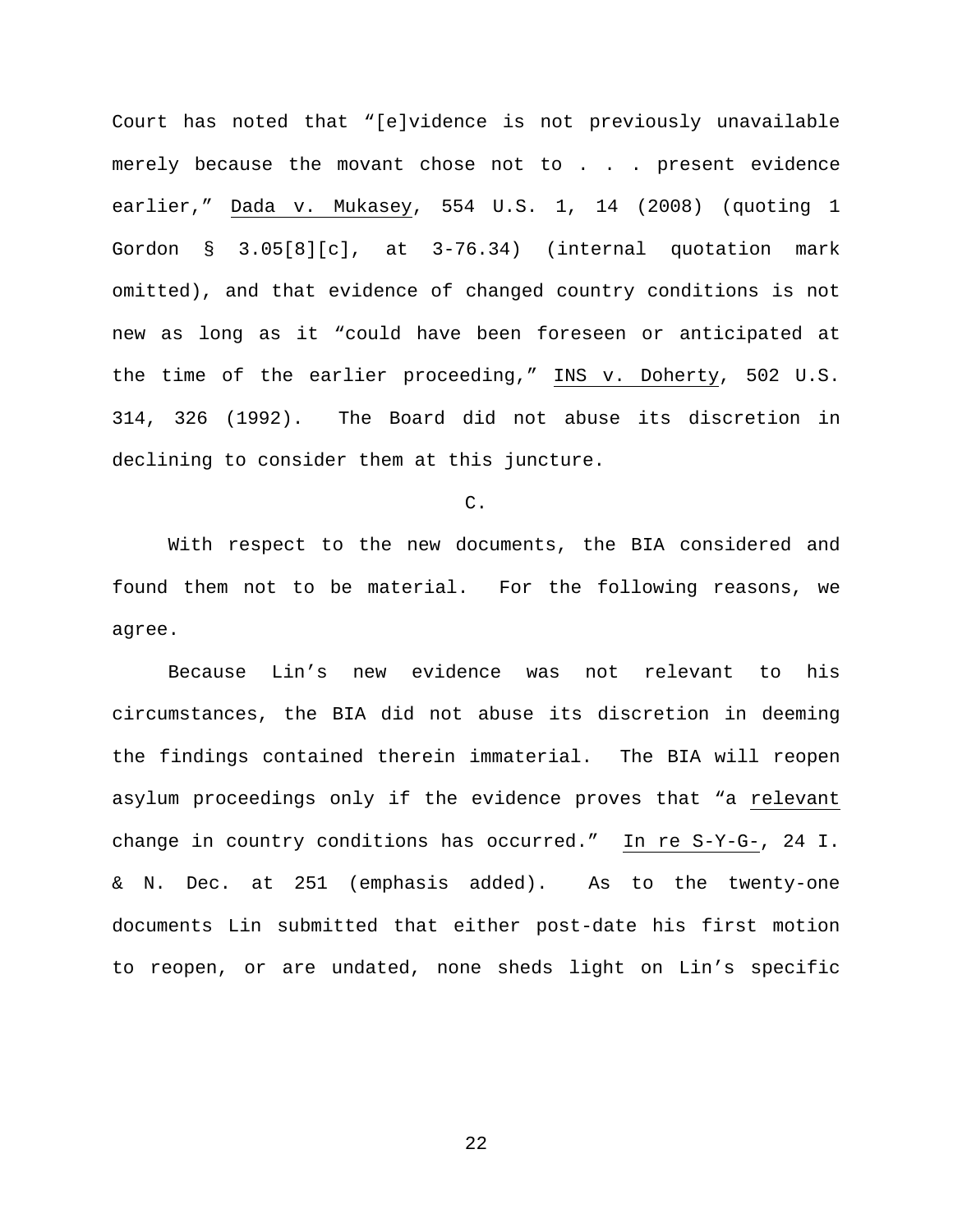circumstances. $^{10}$  Indeed, even if we consider Lin's unauthenticated or previously available evidence, the evidence of record does not show a relevant, material change in country conditions because Lin has not made a showing that family planning policies in China would impact him if he were repatriated.

First, as was true of most of Lin's prior evidence, that which is newly submitted continues to reflect conditions in

<span id="page-22-0"></span> $\overline{a}$ <sup>10</sup> See, e.g., J.A. 351-55 (2011 FOIA request letter from Lin's attorney), J.A. 385-89 (2010 magazine article about a woman from Puning who was sterilized), J.A. 390-97 (2011 newspaper article about the seizing of children for failure to pay social compensation fines), J.A. 398-99 (2011 news article about a woman from Fujian Province who was sterilized), J.A. 448-61 (2011 report detailing case profiles of women mistreated under the one-child policy), J.A. 462-73 (2010 document about family planning policies in Chang Le City), J.A. 474-85 (same), J.A. 602-13 (undated family planning policy of Ying Qian Town making no reference to forced sterilization), J.A. 614-22 (undated family planning policy of Ying Qian Town referring to the context of unwanted pregnancies), J.A. 722-30 (undated FAQ document referring to sterilization of women in Langqi Town), J.A. 774-86 (2010 family planning policy for Lian Jiang), J.A. 1,260-62 (2012 article about a woman who fled from forced sterilization), J.A. 1,263-65 (2012 article indicating that China is launching a program to stop the use of threats in the promotion of the one-child policy), J.A. 1,266-68 (2011 article about forced abortions), J.A. 1,269-70 (2010 FOIA request for documents pre-dating 2007), J.A. 1,271-77 (2012 FOIA request for shipping codes from 2003), J.A. 1,278-90 (undated report containing a general discussion of "unspecified 'remedial measures'" taken in Fujian Province, J.A. 1284).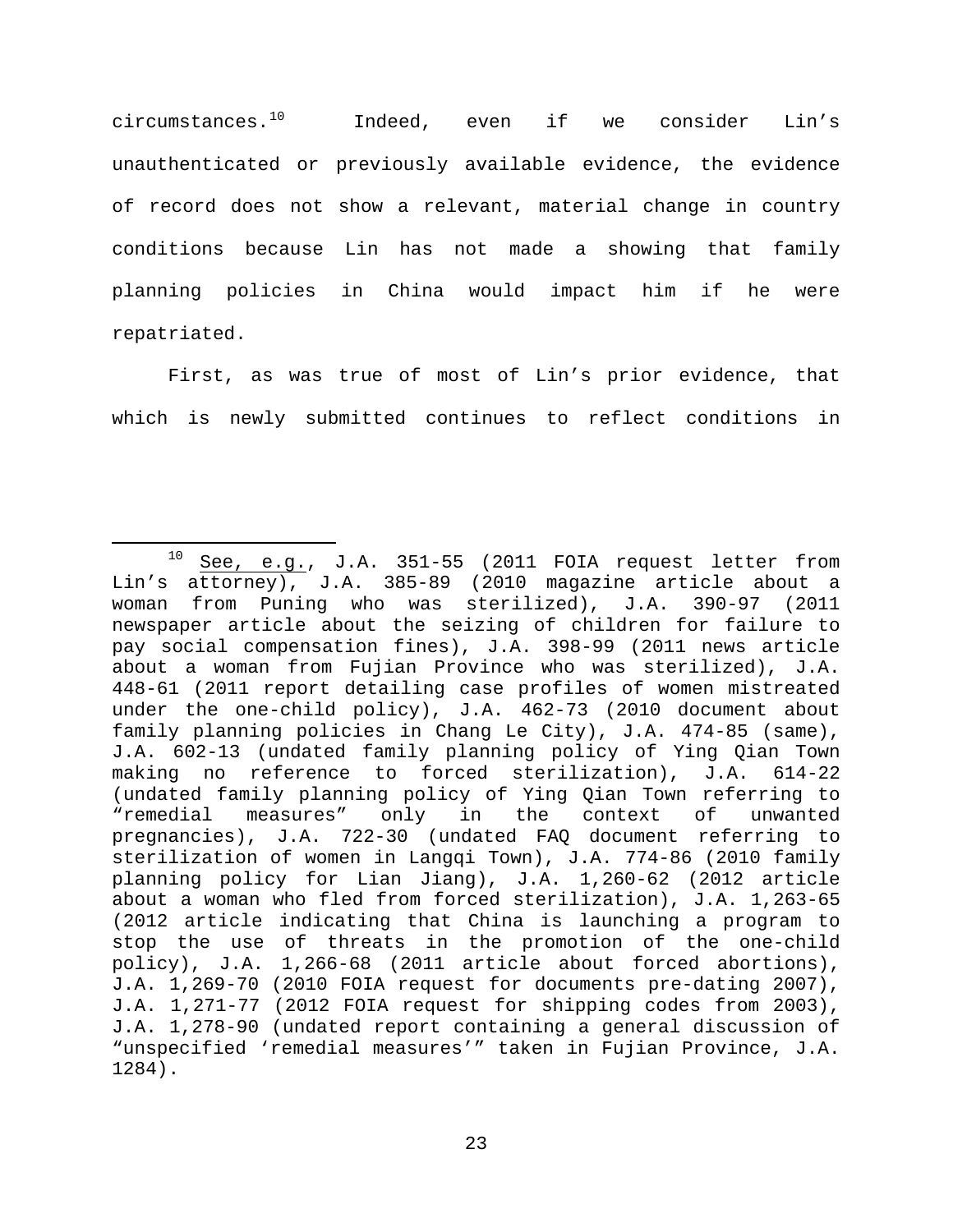locales outside of his home region. $11$  For example, Exhibits CC and DD post-date the filing of Lin's first motion to reopen, but describe conditions in a city some distance away from Lin's home village. See J.A. 463-85. Exhibit CC describes family planning efforts targeting migrant workers, J.A. 463-73, while Exhibit DD provides a general outline of an assessment and bonus program geared toward "rais[ing] the overall level of . . . family planning work," J.A. 475, but does not specifically detail tactics or targets of this work, J.A. 475-85.

Second, as was also true of similar evidence rejected for the same reason in the prior proceeding, much of Lin's evidence pertains to practices involving women. Exhibit RR, for example, states that "Chinese women whom [sic] have given birth to two children in a foreign country . . . are required to return to China and undergo [a] sterilization operation." J.A. 695 (emphasis added). Similarly, Exhibits BBB and DDD focus exclusively on the requirement that "women with two or more children are required to [undergo] sterilization." J.A. 797, 816. Exhibits R, T, YYY, and AAAA--recent news articles about family planning efforts in China--also pertain exclusively to remedial measures taken against women. See J.A. 386 (detailing

 $\overline{a}$ 

<span id="page-23-0"></span> $11$  The evidence pertaining to Lin's home province is inauthentic, not relevant, or not new.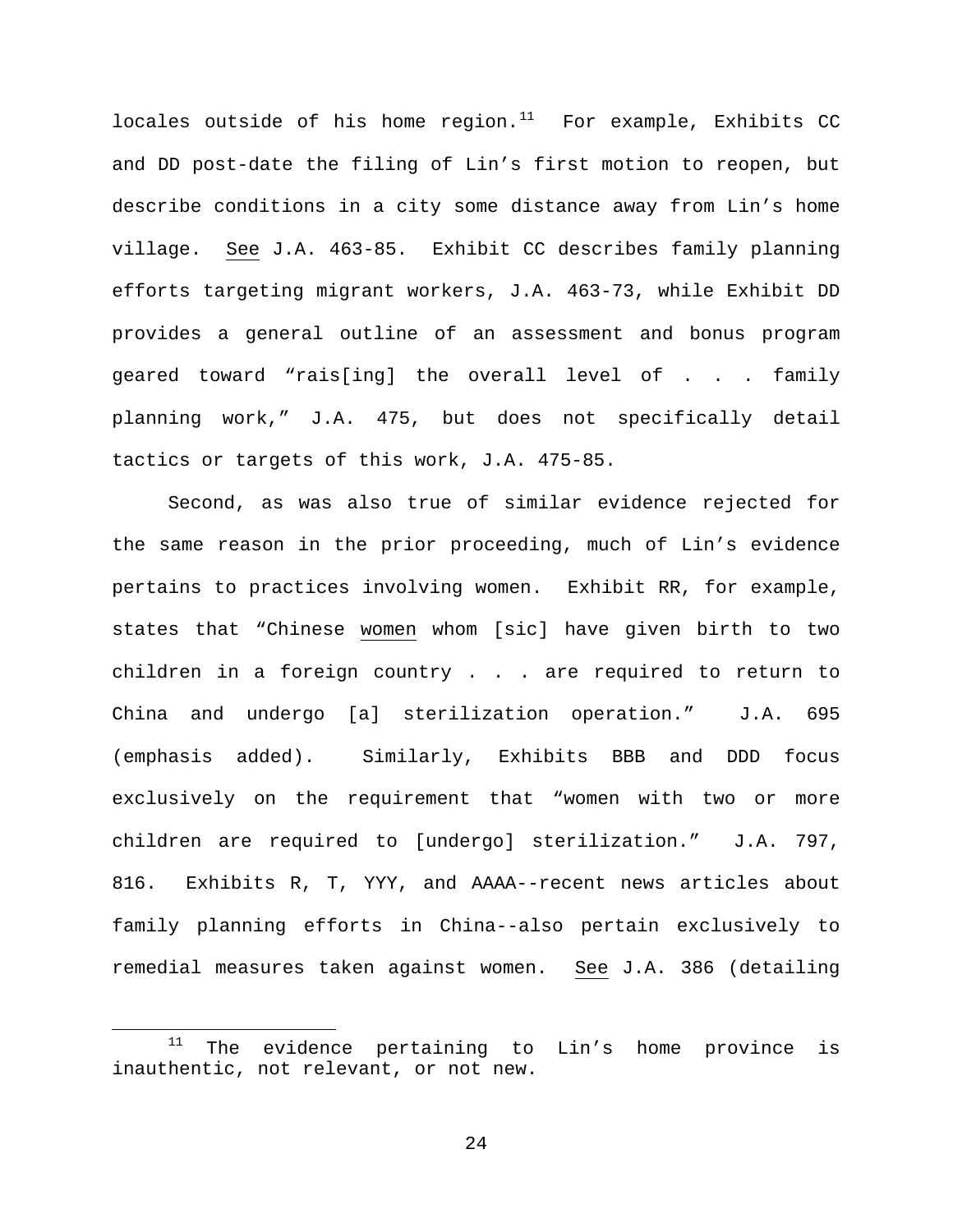the Puning Family Planning Bureau's "Iron Fist Campaign," targeting women who had more than one child); J.A. 399 (reporting the story of a woman who was captured and forced to have sterilization surgery); J.A. 1,261 (stating that a woman in Fujian Province was held down on an operating table in an attempt to forcibly sterilize her); J.A. 1,267 (noting that "Chinese authorities routinely force women to terminate 'unauthorized' pregnancies"). In addition to their exclusive focus on women, they also shed no light on the treatment of men returning to China with foreign-born children, as we discuss below.

Third, the evidence of record establishes that, because Lin's wife is a U.S. citizen, Lin's family would be exempt from China's sterilization requirements. At oral argument, Lin in fact conceded that his wife will not be forcibly sterilized due to her citizenship status, a point supported by the evidence he submitted. See J.A. 695 (explaining that Chinese women are required to undergo sterilization "[u]nless they change their nationalities, then they may be exempt from sterilization"). Lin nevertheless argues that he remains subject to sterilization.<sup>[12](#page-24-0)</sup> Lin relies on an entry on the Fujian Population

 $\overline{a}$ 

<span id="page-24-0"></span> $12$  Lin does not explain why or how a family planning policy could exempt only one member of a married couple.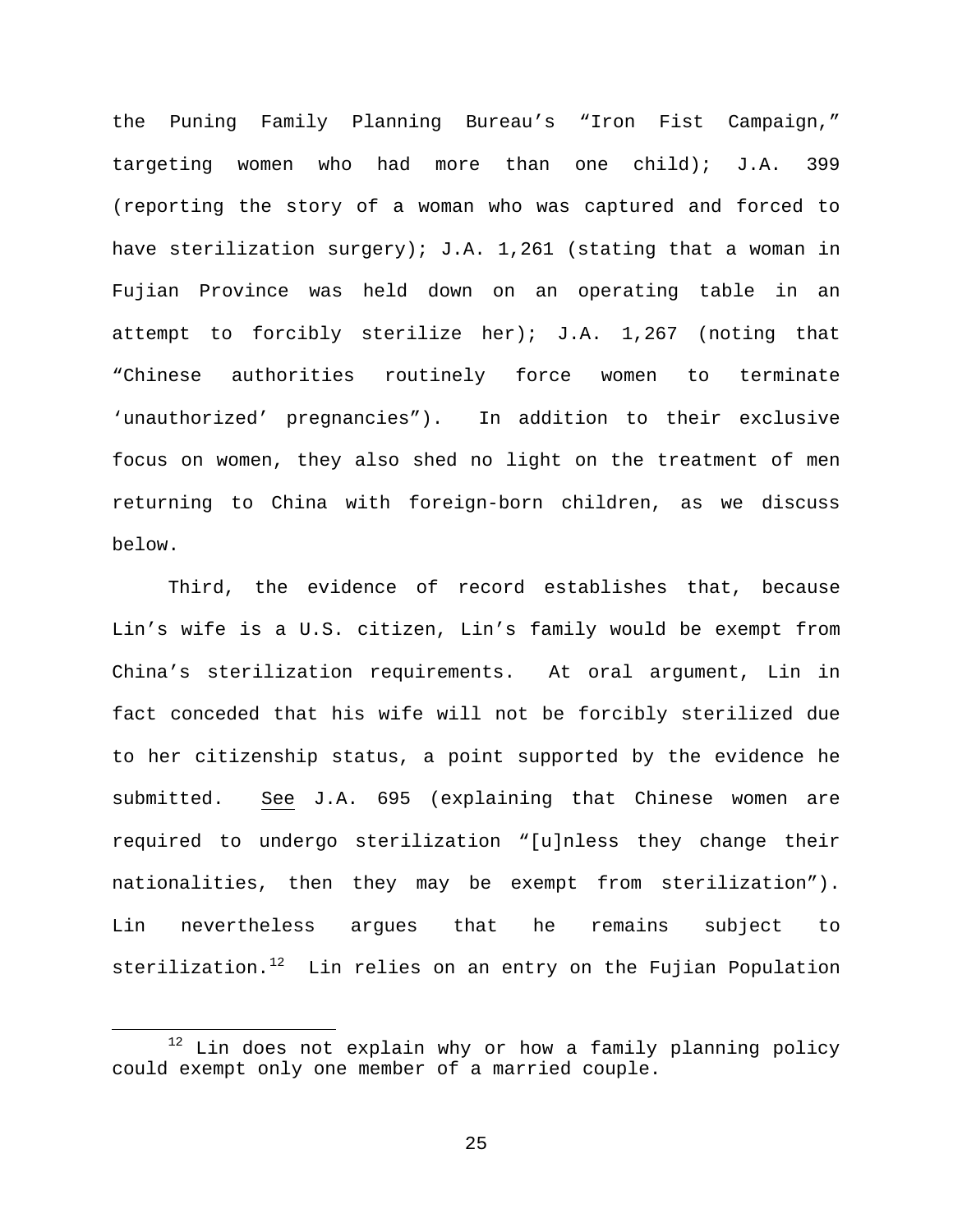and Family Planning Committee Official Website to support this assertion. A Chinese man whose wife was a legal resident, but not a citizen, of another country inquired as to whether the birth of his two children violated Chinese family planning policies. The website advises that, for couples "who decide not to give birth to more children," it is "highly recommend[ed]" that they choose "male / female sterilization as their first choice [contraceptive method]." J.A. 406 (emphasis added). While this website indicates that sterilization is recommended as a form of birth control, it does not suggest that it is required. In the face of evidence that is equivocal at best, we cannot find that the Board abused its discretion in declining to rely on it in its current iteration.

# D.

Finally, we turn to the BIA's conclusion that Lin had not established that the 2007 Profile was "unreliable." J.A. 6 (internal quotation marks omitted). Lin offered two categories of new evidence challenging the continued validity of the 2007 Profile: the CECC Reports from 2009 and 2010, see J.A. 131-58, 160-90, and an affidavit of Dr. Flora Sapio, J.A. 192-251.

Turning to the reports first, Lin had previously submitted the 2009 CECC Report when he filed his first motion to reopen, and this court upheld the BIA's determination that the Report's "general conclusions"--which focused on women--were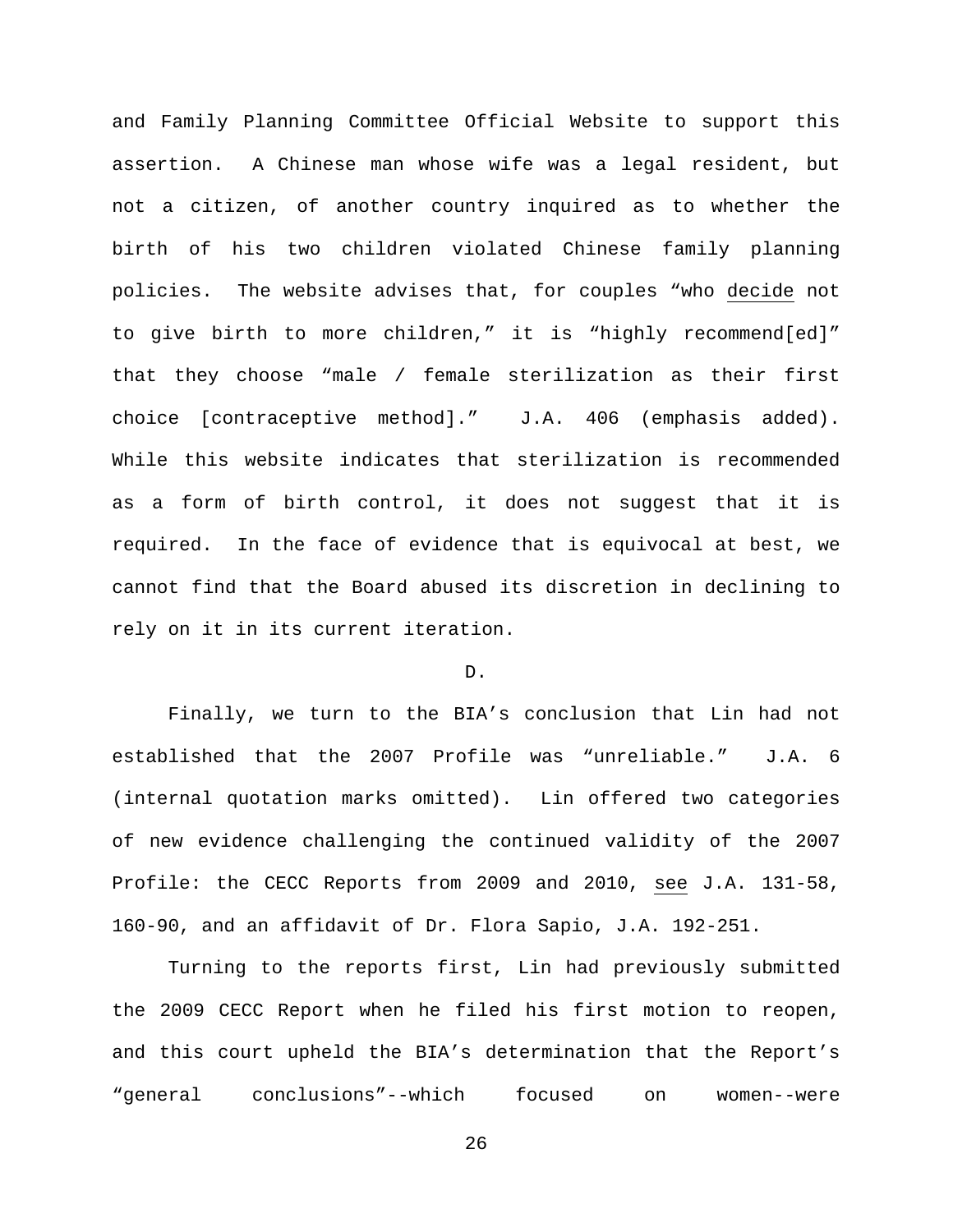"insufficient to demonstrate the likelihood of enforcement against Lin specifically" and establish changed country conditions. Lin, 452 F. App'x at 373. The 2010 CECC Report does not affect this analysis. Although the 2010 CECC Report updates the 2009 version, it does not provide compelling evidence of a material change in the law or its enforcement. See In re S-Y-G-, 24 I. & N. Dec. at 257 ("[A] new report or a new law is not evidence of changed conditions without convincing evidence that the prior version of the law was different, or was differently enforced, in some relevant and material way.").

In its decision, the Board observed that these CECC reports indicate that "administrative punishments are used to enforce the family planning policy." J.A. 5. Indeed, both the 2009 and 2010 CECC Reports discuss the continuation of population planning efforts, and specifically the impact on women, but no evidence in the 2010 CECC Report suggests that the family planning policies in Fujian Province are differently enforced against men in any relevant way that would undercut the continued reliability of the 2007 Profile.

Second, Lin submitted the affidavit of Dr. Flora Sapio as "'countervailing' evidence of country conditions and flaws in the [2007 Profile]." Appellant's Br. at 38 (quoting Albasic v. Mukasey, 547 F.3d 78, 87 n.6 (2d Cir. 2008)). The BIA explicitly considered Dr. Sapio's affidavit in its decision,